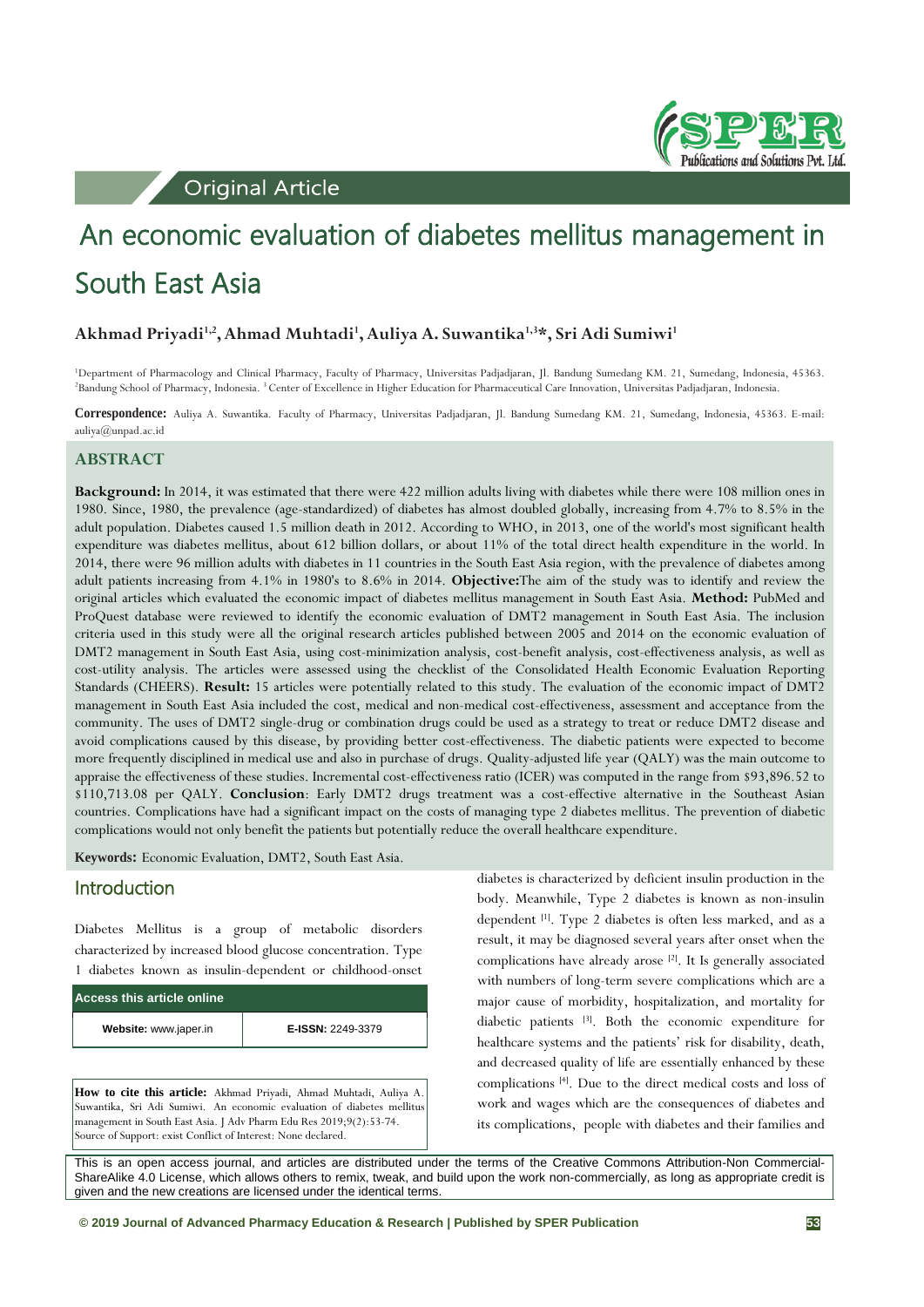also health systems and national economies have to deal with the remarkable economic loss<sup>[1]</sup>.

Globally, the prevalence of diabetes among adults has risen from 108 million people in 1980 to 422 million people in 2014. The most remarkable rises have been observed in East Asia and South Asia; and in 2014, the highest number of people with diabetes were found to be in these areas; 106 million and 86 million; respectively [5]. The global prevalence of this disease was estimated to be 151 million in 2000, 194 million in 2003, 246 million in 2006, 285 million in 2009, 366 million in 2011 and 382 million in 2013 by the International Diabetes Federation (IDF). The global diabetes prevalence in adult aged 20-79 years was estimated to be 8.8% of the total world population in 2015 including 415 million [6] . Western Pacific Region included the highest number of people with diabetes (153.2 million). And, more than half (56%) of all people with diabetes were found to be living the South East Asia Region or Western Pacific Region [6] .

The high incidence of diabetes has been observed particularly in Southeast Asia's four most populous countries - Indonesia, Philippines, Thailand, and Vietnam- which collectively have over 500 million people. Indonesia alone has over 10 million diabetic patients, according to the data from the International Diabetes Federation (IDF). In Thailand, 4 million people reportedly had diabetes in 2015. In the same year, in Philippines and Vietnam, 3.5 million people were reported to have diabetes mellitus<sup>[5]</sup>.

The region with the highest proportion of death from diabetes was the Western Pacific Region, about 16% of all cause of mortality in the region, and 75.5% of all diabetes death occurred in people aged up to 69 years. In low-income countries, diabetes deaths were in people under the age of 60, whereas this portion in high-income country was 29.6% [6]. South East Asia was the second highest number of deaths in 2015 after the western Pacific region, with 1.2 million of deaths (IDF).

Diabetes imposes a significant economic burden on the global health-care system. This burden can be measured through direct medical cost, indirect medical cost associated with productivity loss, premature mortality and negative impact on the national gross domestic product (GDP) [1] . Direct medical cost associated with diabetes include expenditure for preventing and treating diabetes and its complications. These costs include inpatient hospital cares, outpatient and emergency cares, medication and medical supplies, and longterm care  $[1, 7]$ . According to NCD-RisC report in 2016, the direct cost of diabetes was over \$825 billion per year on the global economy [5] . There are also some indirect costs related to diabetes which include health-related days absence from work and normal activities, free time loss, lost earning capacity from permanent disability and lost productivity from premature mortality. It also comprises of care in nursing home and informal care <a>[7]</a>.

Health expenditure at a total of USD 7.3 billion to USD12.4 billion was spent on the 78 million people living with diabetes in 2015, which amounted to 12% of the health budget of the region. In comparison with the other IDF regions, the lowest health expenditure was spent per person with diabetes (USD93 to USD158) in the Southeast Asia Region. In 2017, it was shown that the average cost per person with diabetes who lived in southeast Asia was accrued to be USD115.92. In the meantime, in North America and the Carribean, diabetes cost per person stood over USD8000 [\(www.statista.com\)](http://www.statista.com/).

Researches on the cost-effectiveness has been done in several South East Asian countries. To obtain comprehensive information about the economic evaluation, community acceptance, and willingness to pay any intervention on diabetes mellitus management, a systematic review has been done. The result of this systematic review has been expected to be used as a consideration of diabetes mellitus program policy in South East Asia.

#### **Objective**

This study aimed to identify and review the original articles which evaluated the economic impact of diabetes mellitus management in South East Asia

# Methods

# Search Study

For finding the relevant studies for this review, a three-stage process was used to search through the titles and abstracts. At the first stage, the studies were chosen based on the abstracts and titles. Irrelevant titles, abstracts only papers and duplicates were rejected clearly. In the second stage, the results were cross-checked, and their results and retained candidate studies were collected for full paper screening. Finally, the full papers of the studies were read thoroughly.

Studies about the economic evaluation of diabetes mellitus in South East Asia were searched in PubMed and ProQuest. The terms used for this review search were: "economic evaluation (cost minimization, cost-benefit, cost effectiveness and cost utility)," and "diabetes mellitus management in South East Asia". The data was obtained online and filtered based on the inclusion and exclusion criteria. The inclusion criteria were all sources published between 2005 – 2014 in full text which were primarily written in English.

## Inclusion criteria

The study selection was further guided by the following inclusion criteria: (i) The papers should have been original research articles published in peer-reviewed journals. (ii) The types of economic evaluation including: cost-effectiveness, cost-utility, or cost-benefit analyses should have been covered. (iii) The participants of the studies should have been the targeted population groups. (iv) The interventions such as: uses of oral antidiabetic, screening, government policy, and community program should have been included. (v) The outcomes should have included cost per QALY (Quality Adjusted Life Years), cost per life year, cost per DALY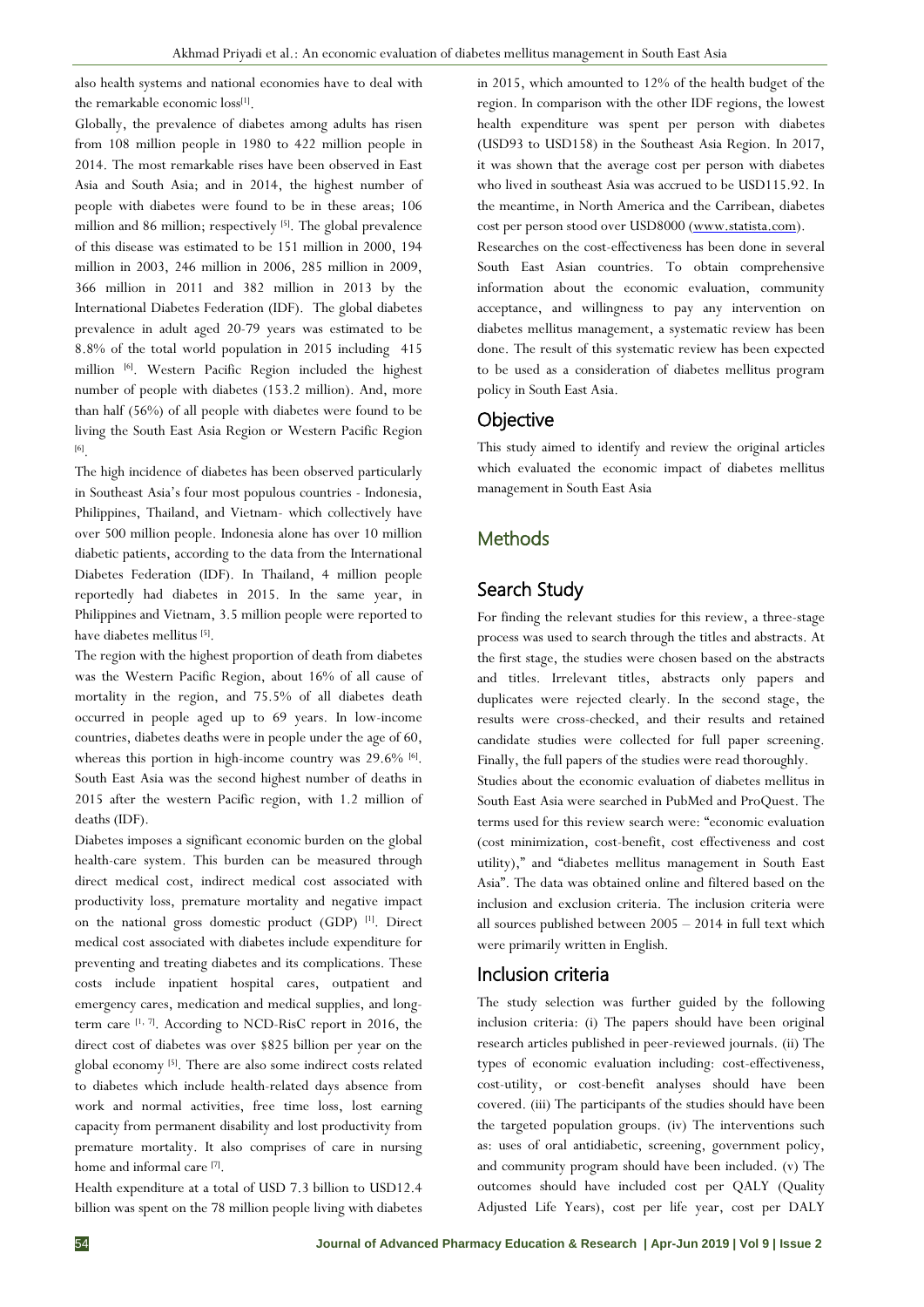(Disability Adjusted Life Years), cost per diabetes cases, and other related outcomes. And finally, (vi) Studies should have been published between January 2005 and December 2014.

# Data Extraction

Data extraction using a standardized data extraction form was done according to the Consolidated Health Economic Evaluation Statement (CHEERS)<sup>[8]</sup>. The kind of economic evaluation, the subjects' features, the intervention details, the comparator, the analytical model which was used, the effectiveness data, the sensitivity analysis, and the reported results related to the review were all included in the obtained data. The extracted fields have been represented in Table 1.

| Table 1. Criteria for article analysis |                                                                |  |  |  |  |  |  |  |
|----------------------------------------|----------------------------------------------------------------|--|--|--|--|--|--|--|
|                                        | Setting and location                                           |  |  |  |  |  |  |  |
|                                        | Type of study                                                  |  |  |  |  |  |  |  |
|                                        | Study perspective                                              |  |  |  |  |  |  |  |
| Design Study                           | Time horizone                                                  |  |  |  |  |  |  |  |
|                                        | Discount rate                                                  |  |  |  |  |  |  |  |
|                                        | Choice of model                                                |  |  |  |  |  |  |  |
|                                        | General information about diabetes                             |  |  |  |  |  |  |  |
| Informationabout                       | Strategy of diabetes mellitus management                       |  |  |  |  |  |  |  |
| Diabetes Mellitus                      | Study of efficacy and effectivity in diabetes mellitus         |  |  |  |  |  |  |  |
|                                        | management                                                     |  |  |  |  |  |  |  |
|                                        |                                                                |  |  |  |  |  |  |  |
|                                        | Direct medical cost, direct non medical cost, indirect<br>cost |  |  |  |  |  |  |  |
| Cost Component                         | Estimating resource and cost                                   |  |  |  |  |  |  |  |
|                                        | Unit cost in diabetes mellitus mangement                       |  |  |  |  |  |  |  |
|                                        | Source cost                                                    |  |  |  |  |  |  |  |
|                                        |                                                                |  |  |  |  |  |  |  |
| Outcome<br>measurement                 | Cost effectiveness criteria                                    |  |  |  |  |  |  |  |
|                                        | Incremental cost and outcomes                                  |  |  |  |  |  |  |  |
| Result                                 | Sensitivity analyses                                           |  |  |  |  |  |  |  |

# Result

A comprehensive review of the related literature found original articles about the economic impact or economic evaluation and community acceptance, and the willingness to pay for any intervention in diabetes mellitus in the South East Asia region. Articles with predefined keywords were added with country names, namely Brunei, Myanmar, Cambodia, Timor Leste, Indonesia, Laos, Malaysia, Philippines, Singapore, Thailand, and Vietnam. Articles obtained complied with the inclusion criteria of the PubMed and ProQuest. All of them met the study criteria and were included in the systematic review. Data from the selected articles have been presented in figure 1.

The results of the article screening were fifteen articles that satisfied the criteria which were relevant to the economic evaluation of diabetes mellitus. The articles were reviewed using CHEERS checklist covering the method (the study design) and the research results. The results of the review of the fifteen articles can be seen in Table 2 and Table 3.

The review yielded four studies that assessed the costeffectiveness of oral antidiabetic drugs by different interventions.

The intervention included in this reviewed varied from preventing to treatment issues. The study in Waritchaphum Hospital with 30 beds found that the average public treatment cost per patient per year was 94.71 USD in 2008. Drug cost (25% of total cost), inpatient cost (24%), and outpatient visit cost (17%) were respectively the highest expenditures. Another investigation conducted in Warichaphum estimated the total cost of illness of 475 participants to be USD 418,696 USD in the financial year of 2008. 23% of the total cost included the direct medical cost, 43% was the direct nonmedical cost and 37 % was the other indirect costs. It was found that the average cost of illness for each diabetic patient was 881.47 USD in 2008, which equaled 21% of per capita gross domestic product of Thailand. Therefore the disease not only affected the individuals but also the family members, friends, and neighbors. The study discovered that the average time spent on informal caregiving was 112.38 hours per month. The estimated cost of informal caregiving was 110,713.08 USD using the opportunity cost approach and 93,896.52 USD using the proxy good method in 2008 [9-13].

Studies to compare the performance, cost and costeffectiveness of the four screening method in identifying individuals with abnormal fasting on plasma glucose among Thai adults have been conducted at Chulalongkorn Memorial Hospital. The total cost screening per one newly detected patient was 59,12 to 69,62 US dollars. In comparison with the universal FPG test, all screening methods using questionnaires have been relatively more cost-effective. Moreover, their relative cost effectiveness was not notably different. The aim of using the screening program was identifying T2DM cases as early as possible, to avoid negative consequences. In Cambodia, the simulations of an ideal screening program that detected every patient within one year after the onset of T2DM have been conducted from the government's perspective. The cumulative number of T2DM related death cases from 2008 to 2028 was 462.000 instead of 476.000. Screening for T2DM was only cost-effective if the sensitivity of the test was high while the unit price was low [14] .

Interventions by oral antidiabetic drugs (OAD) have been studied in some countries in Southeast Asia. Studies in Thailand and Malaysia showed that the use of irbesartan in the early stages had substantial clinical and economic benefits to reducing time in dialysis from 61% to 63% compared to the standard treatment, reducing the total cost by 9% in Thailand, and increasing life expectancy from 0.31 to 0.48 years. Researches to assess losartan have been done in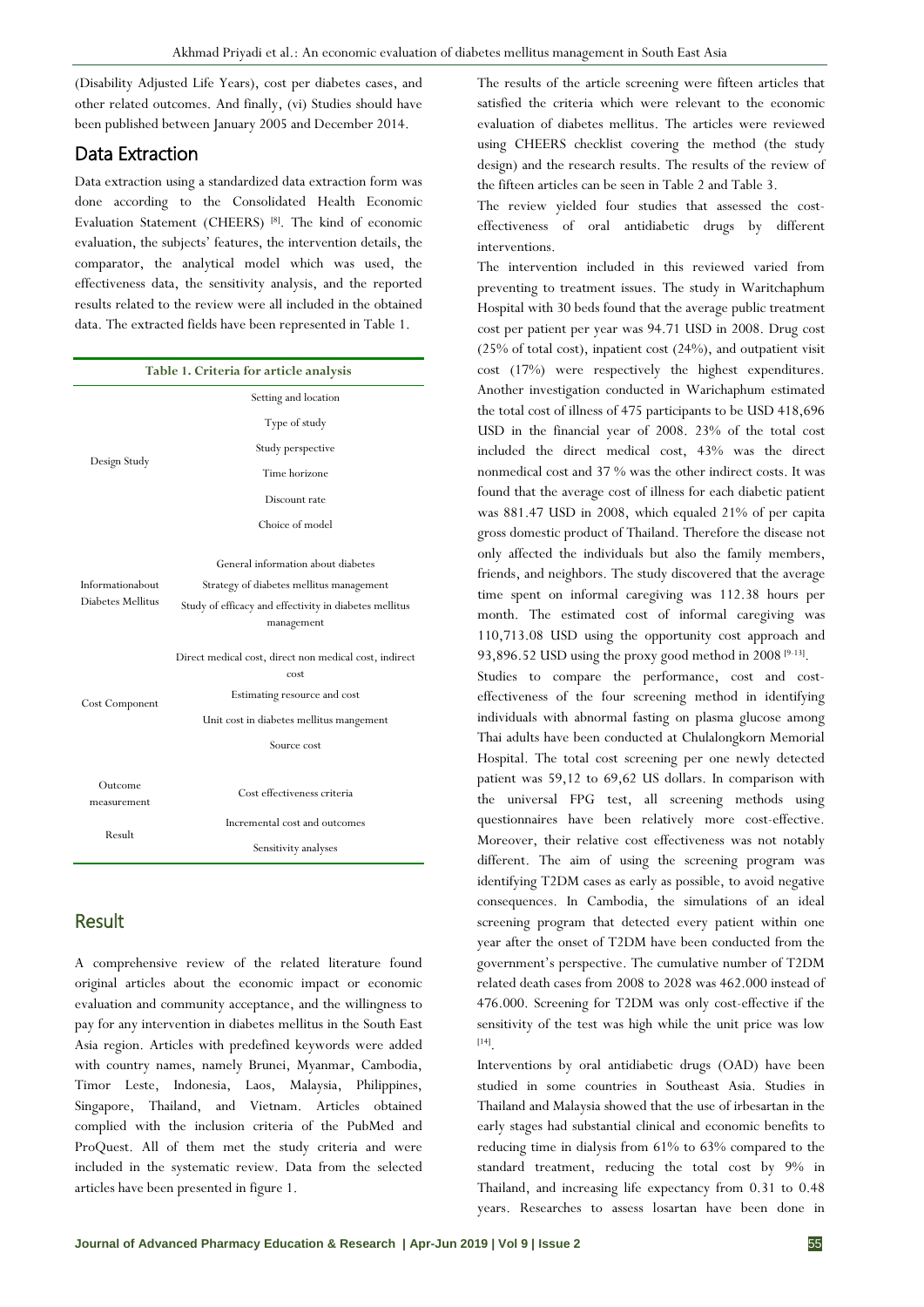Malaysia and Singapore. Losartan plus CT (conventional antihypertensive therapy) reduced the number of days patients with ESRD (end stage renal disease) admitted in hospitals by 37.9 per patient over 3.5 years compared with CT alone. The reduction of ESRD days resulted in declining costs which ranged from 910 USD to 4346 USD per patient over 3.5 years. Pioglita zone has been administered in place of rosiglitazone in type 2 diabetic patients who could not control their blood glucose using the mixture of sulfonylurea and metformin. Pioglitazone had better clinical outcomes and higher lifetime cost. The incremental cost per QALY was 186,246 baht (5389 USD). The effect of pioglita zone on %HbA1c decrease was the most sensitive to the outcomes  $[9, 8]$ 10, 12, 15] .

The complications of diabetes mellitus are often both macrovascular and microvascular. A study of these complication cases in Indonesia found that in total, 84.35 % patients T2DM had at least one of these complications, with 8.7 % having only microvascular complications, and 48.7% having only macrovascular complications, and 28.7 % of the total having both macrovascular and microvascular complications. The average cardiovascular was calculated to be 774.37 USD per patient in 6 months. It included the cost of medications, physician visits and monitoring cardiology tests [3] .

Screening programs to determine T2DM cases as early as possible have been conducted in some of the Southeast Asian countries to avoid all negative consequences [4].

The successful management of diabetes includes the control of high glucose level (WHO, 2012). Some intervention has been done to manage diabetes Mellitus Type2 in South East Asian countries. The mostly used intervention provided in the T2DM treatment was the use of drugs, such as irbesartan and BIAsp 30. The use of irbesartan in the early stages has had broad clinical and economic benefits in increasing life expectancy from 0.31 to 0.48 years. Early irbesartan treatment had a 66% (Thailand) to 95% (Taiwan) success rate, which was dominant over late irbesartan<sup>[9]</sup>.

There is evidence that using BIAsp 30 as a cost-effective treatment option in some western and developed countries increased the life expectancy for more than 1 year, and was highly cost-effective, and as well, it reduced the risk of complications [12] . Starting with BIAsp 30 in people with type 2 diabetes was found to be cost effective in all countries increasing the life expectancy at  $1 - 30$  years  $[12]$ .

There has been an immediate need for an intervention to develop an international policy framework for the prevention and control of non-communicable diseases. A most supportable strategy should include the interventions for preventing and controlling interventions such diseases and injuries that can be applied at the lowest cost in developing areas where there is a high prevalence of the disease. Most of the studied interventions were considered to be highly costeffective, meaning that they generated one healthy year of life at the cost of  $\leq$ \$Int2000<sup>[11]</sup>. Table 4 shows the results of oral antidiabetic drugs for T2DM treatment.

People with diabetes are prone to consequences in both short term and long term complications. The review yielded three studies about the cost for diabetic patients with complications, and one study about the cost of disability in diabetic patients. The presence of the late complications of diabetes has become a prime determinant of disability. Thus, disability and complications have become an economic burden for the countries, e.g., in this case Thailand and Indonesia [3, 16, 17] . The chronic nature of the disease and its devastating complications have made it a very costly disease [18] .

The 2007 report revealed that most of the disabled patients had impaired vision in one or both eyes, hearing impairments, paresis, disability of limbs and amputations<sup>[17]</sup>. The definition of disability and its severity of disability among the study participants used the Bartel index score. A person received a score based on whether they received help while carrying out these activities. The index of 100 indicated independence, 75-95 showed mildly disabled, 50-70 indicated moderately disabled, 25-45 represented severely disabled and 0-20 showed very severely disabled [17].

The cost of informal caregiving which has been a cost component was never estimated in Thailand. Considering the economical perspectives, the costs related to the informal caregiving intensified the morbidity and mortality risk, because providing informal cares implies that informal care is not free. Informal care is the name given to the care provided by people from care recipients' social relations including family, friends, acquaintances and neighbors. Therefore, to formulate health policy, estimating the cost of informal care is necessary [13] . Revealed preference method has been administered to determine the cost of informal care. For valuing informal care by opportunity approach, time cost approach was used as the based case. While valuing informal care using proxy good method, the earnings from household work and health and social workers were considered [13].

Table 5 shows the cost of illness caused by diabetic complications, disability, and informal caregivers of diabetic patients. QALY and DALY were the popular outcomes used in 15 articles reviewed. In this review, eight studies were found using QALY and DALY as the outcomes, one study did not report, while the rest found different outcomes.

This review yielded three articles about the cost of diabetes mellitus, with two studies found in Thailand and one study found in Cambodia<sup>[4, 18, 19]</sup>. In Thailand, diabetes was ranked fifth and third of top ten diseases among men and women; respectively based on the years of disability in their life [18]. In cambodia, diabetes caused 3,122 cases (2008) and 39.00 cases of disability adjusted year (DALY) per year in 2004 [4]. No economic modeling of T2DM was found in Cambodia [4]. In Thailand, no economic modelling from provider perspective of diabetes mellitus was found. The component cost use in the treatment of diabetes has been shown in Table 6.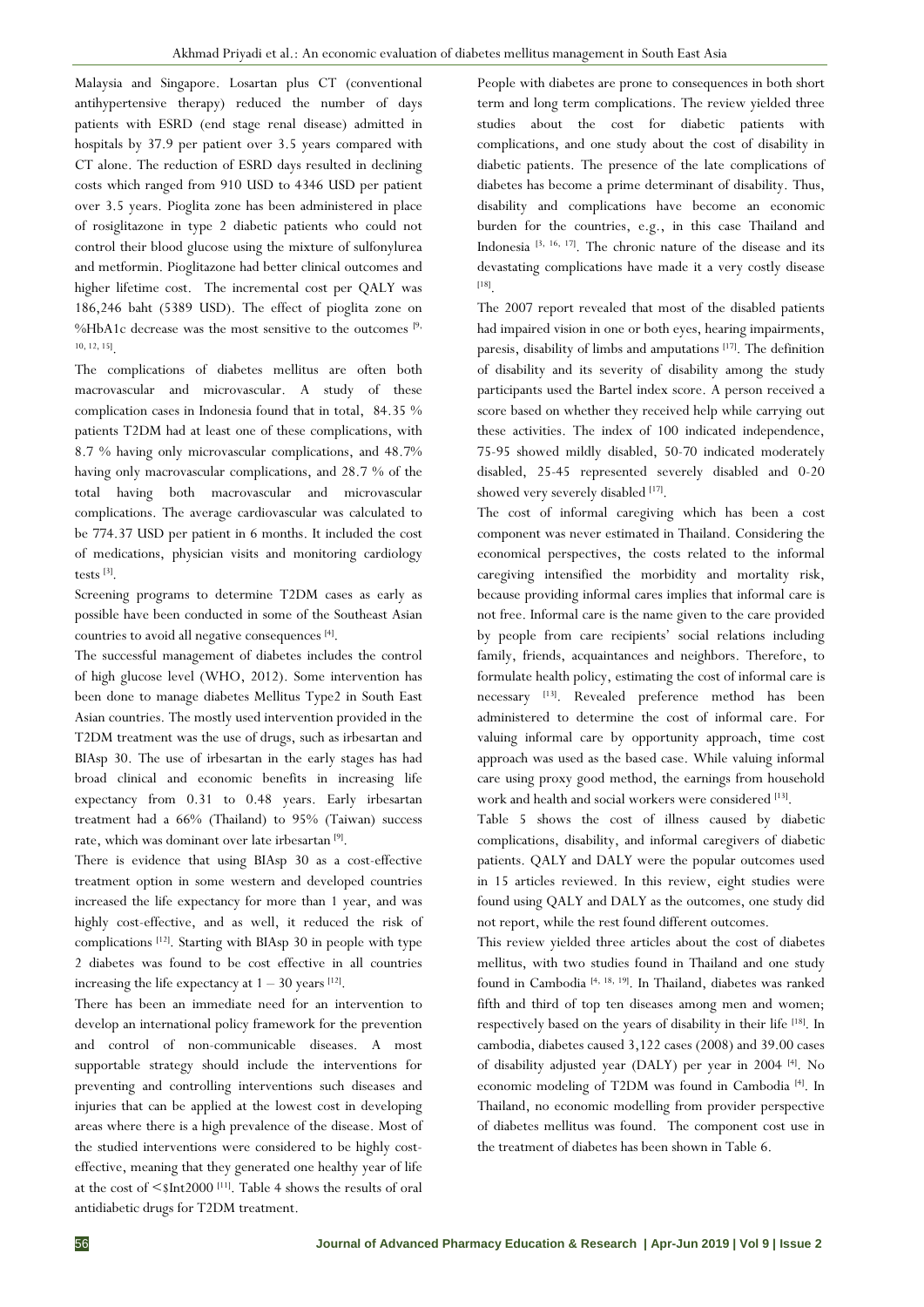

**Figure 1.** Study selection flowchart through literature search.

| Table 2. Checklist item 15 articles using CHEERS instrument |                                 |                  |              |                |                |                |     |                |                 |   |         |                |         |          |                           |                |         |         |          |         |                |     |          |          |                                                              |                |                |                |          |       |
|-------------------------------------------------------------|---------------------------------|------------------|--------------|----------------|----------------|----------------|-----|----------------|-----------------|---|---------|----------------|---------|----------|---------------------------|----------------|---------|---------|----------|---------|----------------|-----|----------|----------|--------------------------------------------------------------|----------------|----------------|----------------|----------|-------|
|                                                             | No. STUDY (YEAR) COUNTRY 1 2    |                  |              |                | $\overline{3}$ | $\overline{4}$ | 5   | 6              | $7\phantom{.0}$ |   |         |                |         |          |                           |                |         |         |          |         |                |     |          |          | 8 9 10 11a 11b 12 13a 13b 14 15 16 17 18 19 20a 20b 21 22 23 |                |                |                | 24       | SV %  |
| $\mathbf{1}$                                                | Annemans<br>et al. (2008)       | Malaysia         | $\mathbf V$  | V              | V              | $\mathbf V$    | V V |                | V               | V | V       | V              | V       | V        | $\ensuremath{\mathbf{V}}$ | $\overline{O}$ | V       | V       |          | V O V   |                | V   | V        | V        | V                                                            |                | O V O          |                | $\circ$  | 22 81 |
| $\overline{2}$                                              | WK Seng<br>et al. (2005)        | Singapura V      |              | V              | V              | V              | V   | V              | V               | V | $\circ$ | - V            | $\circ$ | V        | $\circ$                   | $\circ$        | V       | V       |          | O O V   |                | V   | $\circ$  | $\circ$  | $\circ$                                                      |                | $O$ V $O$      |                | $\Omega$ | 15 56 |
| $\overline{3}$                                              | Ortegón M<br>et al. (2012)      | Bangladesh V V V |              |                |                | V              | – V | V              | V               | V | V       | V              | $\circ$ | V        | V                         | V              | V       | V       | V        | $\circ$ | V              | V   | V        | $\Omega$ | V                                                            |                | O V O          |                | $\Omega$ | 21 78 |
| $\overline{4}$                                              | Flessa S<br>et al. (2014)       | Cambodia V V V V |              |                |                |                | V   | V              | V               | V | $\circ$ | V <sub>v</sub> | $\circ$ | V        | $\circ$                   | V              | V       | V       | V        | V       | V              | V   | V        | V        | О                                                            |                | O V V          |                | V        | 22 81 |
| 5                                                           | Riewpaiboon A et<br>al. (2011)  | Thailand         |              | V V V          |                | V              | V   | V              | V               | V | V       | V              | V       | $\Omega$ | $\circ$                   | V              | V       | V       | $\circ$  | V       | V              | V   | $\circ$  | V        | V                                                            |                | O <sub>V</sub> | V              | V        | 22 81 |
| 6                                                           | Srichang N<br>et al. (2011)     | Thailand         | V            | V              | V              | V              |     | V              | V               | V | О       | V              | V       | V        | $\Omega$                  | V              |         | V       | $\circ$  | $\circ$ | - V            | V   | V        | $\circ$  | $\circ$                                                      |                | $O$ V          | – V            | V        | 20 74 |
| 7                                                           | Chatterjee S et al.<br>(2011)   | Thailand         |              | V V            | V              | V              | V   | V              | V               | V | V       | V              | V       | О        | V                         | V              | V       | V       |          | O V     | V              | V   | $\circ$  | $\circ$  | О                                                            | V              | – V            | - V            | V        | 22 81 |
| 8                                                           | Chatterjee S et al.<br>(2011)   | Thailand         | V            | V <sub>V</sub> | V              | V              | V   | V              | V               | V | $\circ$ | V              | V       | V        | V                         | V              | $\circ$ | V       | $\circ$  | V       | V <sub>v</sub> |     | $O$ O    | V        | $\circ$                                                      | $\circ$        | - V            | V              | V        | 20 74 |
| 9                                                           | Chirakup S<br>et al. (2008)     | Thailand         | V            | V              | V              | V              | V   | V              | V               | V | V       | V              | V       | V        | О                         | $\circ$        | V       | V       | V        | v       | V              | V   | V        | $\circ$  | $\circ$                                                      | $\circ$        | - V            | V <sub>v</sub> | V        | 22 81 |
| 10                                                          | Riewpaiboon A et<br>al. (2007)  | Thailand         | V            | V              | V              | V              | V   | V              | V               | V | V       | V              | V       | О        | V                         | V              | V       | V       |          | $O$ O   | - V            | V   | V        | V        | О                                                            | V              | V              | V              | V        | 23 85 |
| 11                                                          | Riewpaiboon A et<br>al. (2011)  | Thailand         | V            | V              | V              | V              | V   | V              | V               | V | O       | V              | V       | V        | V                         | V              | V       | V       | $\Omega$ | $\circ$ | V              | V   | V        | $\Omega$ | $\Omega$                                                     | V              | V              | V              | V        | 22 81 |
| 12                                                          | Sookaneknun P et<br>al. (2010)  | Thailand         | $\mathbf{V}$ | V <sub>v</sub> | V              | V              | V   | V              | V               | V | $\circ$ | - V            | V       | V        | $\circ$                   | V              | V       | V       | V        | V       | V              | V   | $\circ$  | V        | V                                                            | O <sub>V</sub> |                | V              | V        | 23 85 |
| 13                                                          | Chaikledkaew U et<br>al. (2008) | Thailand         | V            | V              | V              | V              | V   | V              | $\circ$         | V | $\circ$ | - V            | V       | V        | $\circ$                   | V              | V       | $\circ$ |          | $O$ O   | V <sub>V</sub> | - V | $\circ$  | $\circ$  | $\circ$                                                      | $\circ$        | V <sub>v</sub> | V              | V        | 17 63 |
| 14                                                          | Shafie AA<br>et al. (2014)      | India            | V            | V              | V              |                | V V | $\overline{O}$ | V               | V | V       | V              | V       | V        | V                         | $\circ$        | V       | V       | V        | V       | V              | V   | V        | V        | V                                                            |                | O V O          |                | V        | 23 85 |
| 15                                                          | Andayani TM et<br>al. (2010)    | Indonesia        | V            |                |                |                |     |                |                 |   | О       | О              |         | $\Omega$ | О                         | V              | $\circ$ | V       | $\circ$  | $\circ$ | - V            | V   | $\Omega$ | V        | $\Omega$                                                     | $\Omega$       | V              | $\Omega$       | $\Omega$ | 15 56 |

**Notes:** 

 $V =$ Presence of statement

1 – 24 is checklist item from CHEERS SV = Summery od statement<br>V = Presence of statement % = Percentage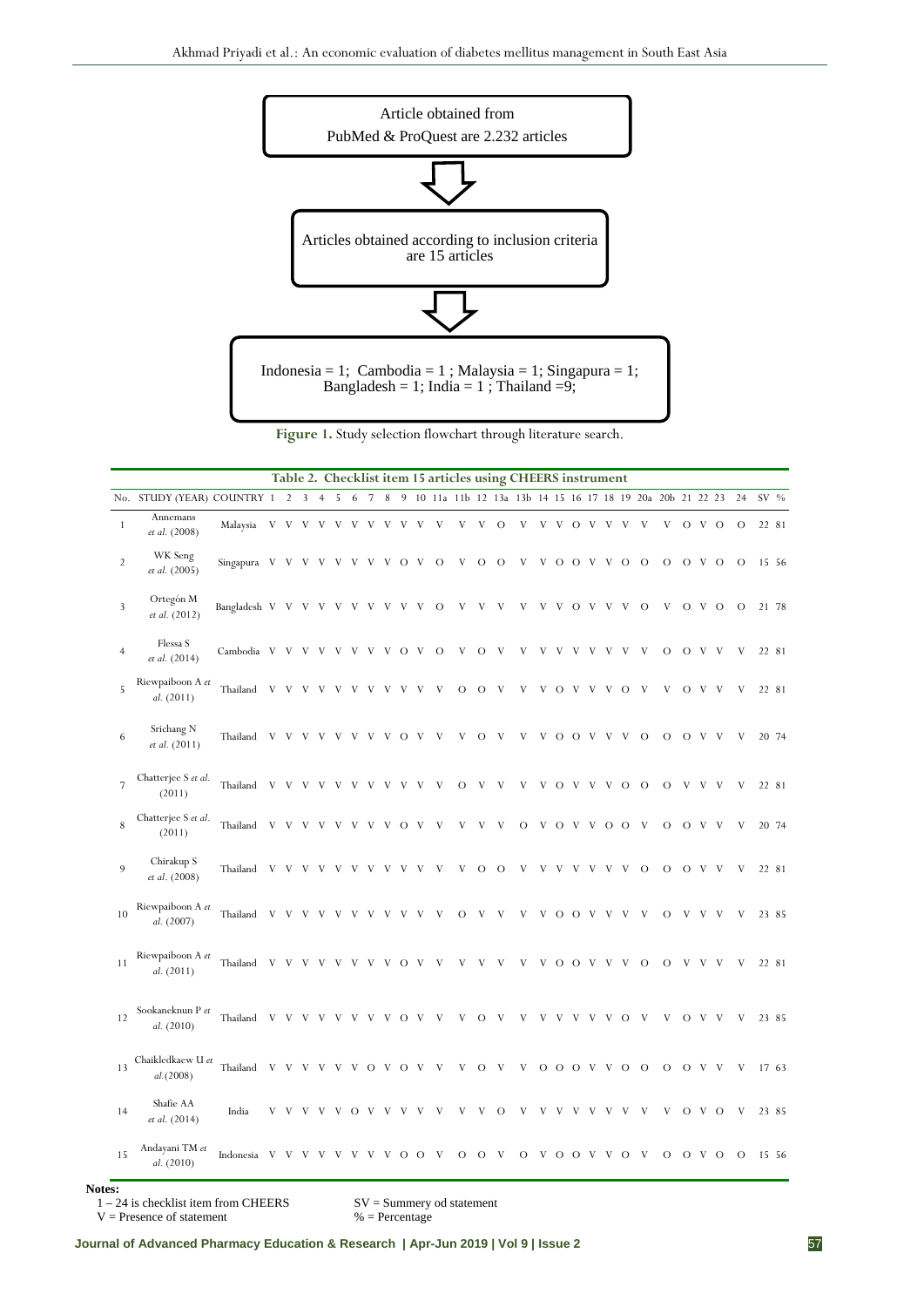$0 =$  Absence of statement

**Table 3. Summary of 15 articles selected for the systematic review of metode economic evaluation of diabetes mellitus management in South East Asia, as published in the international literature (in PubMed & ProQuest) between 2005 and 2014 (PART 1)**

| No $\frac{1}{2}$ | Years                       | Country                                                        | Title                                                                                                                                                                                                                                           | Introduction                                                                                                                                                                                                                                                                                                                                                                                             | <b>Target Population</b>                                                                                                                                                                                                                             | Setting and<br>Location                                                                                                                                                                                                                                                                                                                  | perspective<br>Study                                                       |
|------------------|-----------------------------|----------------------------------------------------------------|-------------------------------------------------------------------------------------------------------------------------------------------------------------------------------------------------------------------------------------------------|----------------------------------------------------------------------------------------------------------------------------------------------------------------------------------------------------------------------------------------------------------------------------------------------------------------------------------------------------------------------------------------------------------|------------------------------------------------------------------------------------------------------------------------------------------------------------------------------------------------------------------------------------------------------|------------------------------------------------------------------------------------------------------------------------------------------------------------------------------------------------------------------------------------------------------------------------------------------------------------------------------------------|----------------------------------------------------------------------------|
| 1                | (2008)<br>Annemans Let al.  | China<br>Malaysia<br>South Korea<br>Taiwan<br>Thailand         | An Asian Regional Analysis of<br>cost effectiveness of early<br>irbesartan treatment<br>Versus conventtional<br>antihypertensive, late<br>amlodipine and late irbesartan<br>in patient with type 2<br>diabetics hypertention and<br>nephropathy | Diabetic nephoraty is a common<br>and serious implication of<br>diabetes mellitus. Diabetic<br>nephropaty was found in 51.7 % od<br>all end-stage renal disease (ESRD)<br>cases among patiens starting<br>dialysis in Malaysia. ESRD is also<br>expected to increase in Asian region.                                                                                                                    | Participant were man and<br>woman who presented 59 years old<br>patients with type 2 diabetes,<br>and MAU (with $UAE = Urinary$<br>albumin excretion $20 - 199$<br>ug/minute) and presenting<br>characteristic similar to the base<br>line in IRMA-2 | Five Asian<br>different setting<br>China<br>Thailand,<br>Malaysia,<br>Taiwan and<br>South Korea                                                                                                                                                                                                                                          | Third party payer                                                          |
| $\overline{2}$   | WK Seng et al. (2005)       | Hong Kong<br>Korea<br>Japan<br>Malaysia<br>Singapura<br>Taiwan | Losartan reduces the cost<br>of diabetic end stage<br>renal disease an Asian<br>perspective                                                                                                                                                     | The use dialysis services represent a<br>significant healthcare budget around<br>the world. In Taiwan government<br>spends approximately 6% of their<br>anual health care budget on the<br>reimbursment of dialysis therapy.<br>Health care programme aimed to<br>preventing or delaying onset of<br>ESRD in patients with type 2<br>diabetes might reduce the economic<br>burden of ESRD in this region | Participant were 252 patients<br>type 2 diabetic of asian ethnicity with<br>age 31-70 years with nephorpathy.                                                                                                                                        | This study was<br>setting on health<br>care system<br>responsible for all<br>direct medical cost<br>in:<br>Hongkong,<br>÷<br>Taiwan,<br>Singapore,<br>Malaysia<br>Korea<br>Japan                                                                                                                                                         | third party payers and the national or<br>regional health care perspective |
| 3                | Ortegón M et al. (2012)     | Bangladesh<br>Malawi<br>Nepal<br>India                         | Cost effectiveness of<br>strategies to combat<br>cardiovascular disease,<br>diabetes, and tobacco<br>use in sub-Saharan<br>Africa and South East Asia<br>mathematical modelling study                                                           | Cardiovascular disease is the single<br>largest cause of mortality, This have<br>an economic impact through loss<br>income or labour productivity. Need<br>a policy framework to prevent and<br>control this desease. The<br>management prevention efforts<br>include population level and<br>individual level                                                                                           | A lifetime population model<br>was used to assess the cost<br>effectiveness of 123 single or<br>combined prevention and<br>treatment strategies for<br>cardiovascular disease, diabetes,<br>and smoking                                              | Two World Health<br>Organization sub-<br>regions of the<br>world:<br>countries in:<br>sub-Saharan<br>$\frac{1}{2}$<br>countries in<br>South East<br>Asia                                                                                                                                                                                 | The public health and poppulation<br>perspective                           |
|                  | Flessa Set al. (2014        | Cambodia                                                       | Costing of diabetes<br>mellitus type II in<br>Cambodia                                                                                                                                                                                          | The Royal Government of Cambodia<br>wants to address this rising disease<br>and take care of its population, but<br>for this purpose it urgently needs a<br>prediction of the expected number of<br>T2DM cases in Cambodia, determine<br>the most costeffective intervention<br>strategies, and estimate the budget<br>impact of prevention and treatment<br>of this disease.                            | For this study the sample<br>was T2DM Patient, concentrate<br>on the cohort $\geq$ 15 years in<br>the year 2008.                                                                                                                                     | The study was<br>conducted at The $\epsilon$<br>$\begin{array}{c} \text{Ministry of Health} \begin{tabular}{l} \hline \texttt{d} \\ \texttt{m} \\ \texttt{finances first-line} \end{tabular} \end{array}$<br>(health centres) and $\sum_{i=1}^{n}$<br>second-line $\sum_{i=1}^{n}$<br>(hospitals) health $\sum_{i=1}^{n}$<br>facilities. | $\mathfrak{b}$<br>$\sin$<br>Cambodia (Governm<br>perspective.              |
| 5                | Riewpalboon A et al. (2011) | Thailand                                                       | Cost analysis for<br>efficient management diabetes<br>treatment at<br>a public<br>district hospital<br>in Thailand                                                                                                                              | Only one study formulated a diabetes<br>cost model from the provider<br>perspective at a public hospital in<br>central Thailand. Cost modelling<br>determines a mathematical<br>relationship between cost (dependent<br>variable) and factors influencing the<br>cost (independent variables) that can<br>be used in both the prevention and<br>treatment of diabetes.                                   | Method<br>The target population:<br>475 diabetic patients who<br>were randomly selected from<br>Waritchaphum Hospital's<br>electronic database of 1415<br>diabetic patients who received<br>outpatient and/or inpatient<br>treatment                 | The study was<br>conducted at<br>Waritchaphum<br>Hospital in Sakhon<br>Nakhon province in<br>northeastern<br>Thailand.                                                                                                                                                                                                                   | provider's perspective                                                     |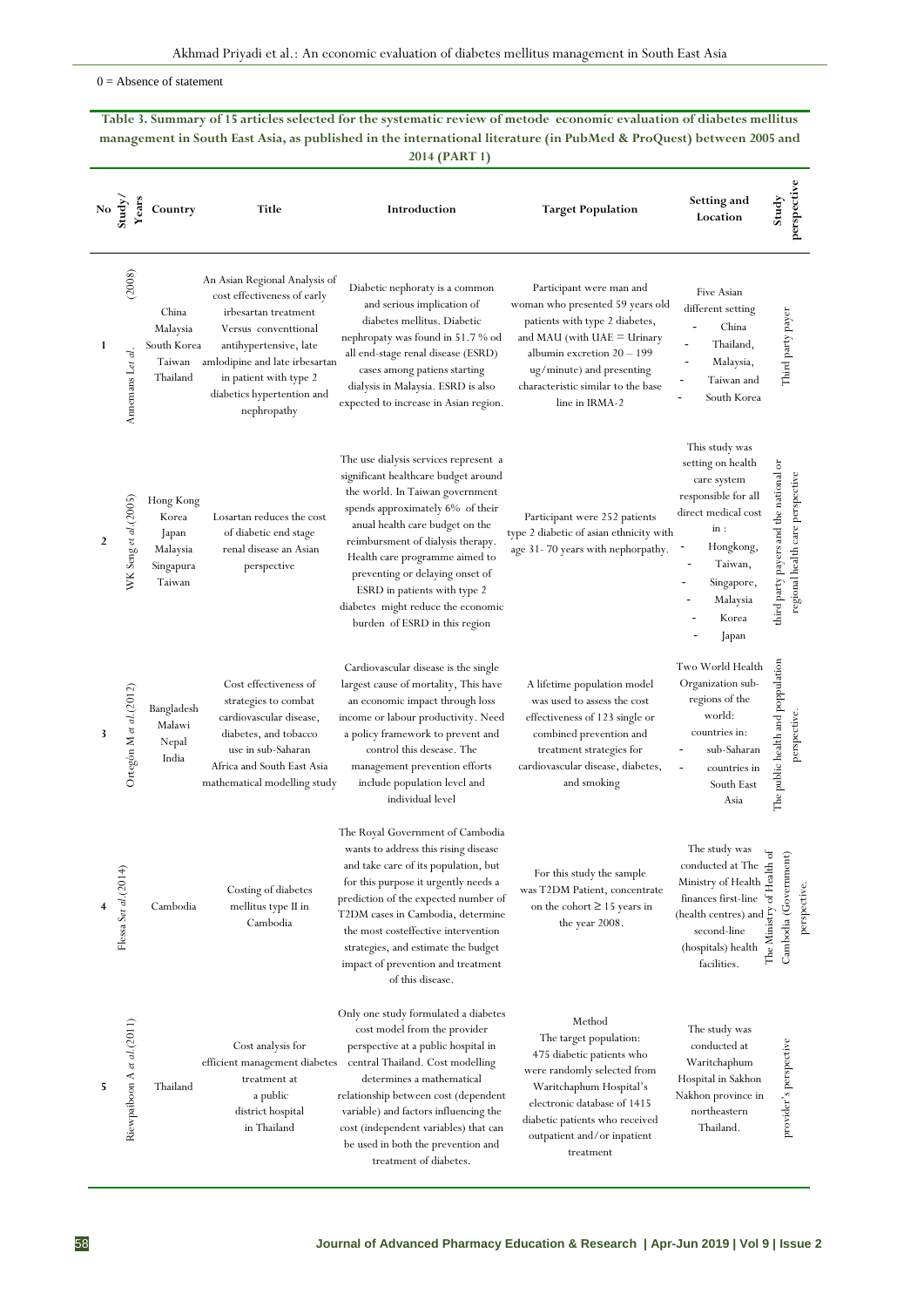| 6  | (2011)<br>Srichang Net al.    | Thailand | Cost and Effectiveness of<br>Screening Methods for<br>Abnormal Fasting Plasma<br>Glucose among Thai<br>Adults Participating in the<br>Annual Health<br>Check-Up at King<br>Chulalongkorn Memorial<br>Hospital | Screening methods in thailand have<br>been developed for detecting<br>undiagnosed type 2 diabetes. These<br>include the method which was<br>proposed RMAT, the method<br>proposed by (MOPH), a diabetes<br>risk score for predicting incident<br>diabetes and the method pro-posed<br>by Keesukphan et al. The<br>effectiveness of these methods has<br>not been fully evaluated.                                                                                                             | The target population:<br>The study population included<br>individuals between 35 and<br>60 years of age with no known<br>diabetes or pre-diabetes who had<br>participated in the annual health<br>examination provided by the<br>Preventive Medicine Clinic<br>of the King Chulalongkorn<br>Memorial Hospital. Between<br>July and December 2008. | The study was<br>conducted at King<br>Chulalongkorn<br>Memorial Hospital,<br>Thailand                                                                                                                                    | Societal perspective and a single payer<br>perspective.         |
|----|-------------------------------|----------|---------------------------------------------------------------------------------------------------------------------------------------------------------------------------------------------------------------|-----------------------------------------------------------------------------------------------------------------------------------------------------------------------------------------------------------------------------------------------------------------------------------------------------------------------------------------------------------------------------------------------------------------------------------------------------------------------------------------------|----------------------------------------------------------------------------------------------------------------------------------------------------------------------------------------------------------------------------------------------------------------------------------------------------------------------------------------------------|--------------------------------------------------------------------------------------------------------------------------------------------------------------------------------------------------------------------------|-----------------------------------------------------------------|
| 7  | Chatterjee S et al.(2011)     | Thailand | Cost of diabetes and its<br>complete picture of economic<br>burden                                                                                                                                            | Diabetes is a common metabolic<br>disorder with increasing burede<br>In Thailand, studies on the cost of<br>diabetes estimated the cost either<br>from provider or from patient.<br>There is no study had yet been<br>complications in Thailand: a conducted in Thailand to explore the<br>cost of illness of diabetes from<br>societal perspective, the broadest<br>viewpoint covering all costs<br>irrespective of who incurs them. The<br>present studywas an attempt towards<br>this end. | The target population:<br>total of 1415 diabetic patients<br>(inpatients and outpatients taken<br>together) received treatment<br>from the study hospital<br>and health centres in 2008.                                                                                                                                                           | The study was<br>conducted at<br>Waritchaphum<br>hospital in Sakhon<br>Nakhon province of<br>Thailand                                                                                                                    | Societal perspective                                            |
| 8  | Chatterjee Set al.(2011)      | Thailand | Cost of informal care<br>for diabetic patients in<br>Thailand                                                                                                                                                 | Most studies had found that the cost<br>associated with unpaid informal<br>caregiver time account for a majority<br>of the total cost of the disease. Given<br>this backdrop, the objective of the<br>present study was to estimate the<br>cost of informal care for the diabetic<br>patients at a public district hospital in<br>Thailand.                                                                                                                                                   | The target population:<br>For this study the sample size was<br>fixed at 475 from a total of 1415<br>diabetic patients (inpatients and<br>outpatients taken together)<br>received treatment from<br>the study hospital in 2008.                                                                                                                    | The study was<br>conducted at<br>Waritchaphum<br>hospital, a public<br>district hospital in<br>Waritchaphum<br>district of Sakhon<br>Nakhon province in<br>Thailand                                                      | Societal perspective                                            |
| 9  | ChirakupSet al.(2008)         | Thailand | Cost-Effectiveness Analysis of<br>Thiazolidinediones in<br>Uncontrolled Type 2 Diabetic<br>Patients<br>Receiving Sulfonylureas and<br>Metformin in<br>Thailand                                                | In Thailand only two studies<br>compared the cost effectiveness<br>between rosiglitazone and<br>pioglitazone (thiazolidinediones<br>groups) but both studies did not base<br>their effectiveness on meta analysis                                                                                                                                                                                                                                                                             | This project is a multicenter registry<br>of 9419 diabetic type 2 patients<br>receiving medical care in diabetic<br>clinics of 11 tertiary centers in<br>Bangkok and major provinces.<br>The registry data were<br>collected from April to December<br>2003.                                                                                       | The study was<br>conducted at<br>Buddhachinaraj<br>hospital's,<br>Thailand                                                                                                                                               | government hospital<br>cymaker perspective<br>pd<br>€           |
| 10 | Riewpaiboon A et al.(2007)    | Thailand | Diabetes Cost Model of a<br>Hospital in Thailand                                                                                                                                                              | Study about cost of illness is rarely<br>conducted in Thailand. The<br>researcher was aware of only one<br>study conducted in seven<br>government hospitals located in four<br>regions of the country and in<br>Bangkok. Another study just focused<br>on patients' expenses as they used<br>complementary and alternative<br>medicine and not on that of the<br>providers prespective.                                                                                                       | The target population consisted of<br>patients with diabetes (type 1 or type<br>2), defined as one who<br>has plasma glucose at a level of at<br>least 126 mg/dL by the<br>fasting plasma glucose test, who<br>receive treatment during<br>fiscal year 2001 (October 1,<br>2000 to September 30, 2001)                                             | This study was<br>setting in Ampawa<br>Hospital, a<br>30-bed public<br>hospital in<br>Samutsongkram, a<br>central province of<br>Thailand.                                                                               | Third party payer perspective and<br>government perspective     |
| 11 | Riewpaiboon, A. et al. (2011) | Thailand | Disability and cost for<br>diabetic patiens at a<br>public distric hospital in<br>Thailand                                                                                                                    | Diabetic patiens with disability use<br>healthcare services more frequently<br>than those not limited in activity.<br>Estimated cost of disability among<br>diabetic people aged 18-64 years to<br>be US\$9.3 billion. In thailand,<br>people with disablity has also been<br>raising from 0.5 in 1974 to 2.85% in<br>2007.                                                                                                                                                                   | The present study covered<br>475 diabetic patients from<br>waritchaphum hospital,<br>354 were female (75%) and 121<br>were males (25%). Age of all<br>participants was 59,34. Most of<br>them had primary education,<br>dependent on farming and had<br>type2 DM.                                                                                  | This study were<br>doing during fiscal<br>year 2008 (1<br>Oktober 2007 - 30<br>Sepetember 2008)<br>at warichapuhum<br>hospital in<br>waritchapum<br>district of sakhon<br>nakhon province in<br>northeastern<br>Thailand | payer perspective and the social<br>perspective cost of illness |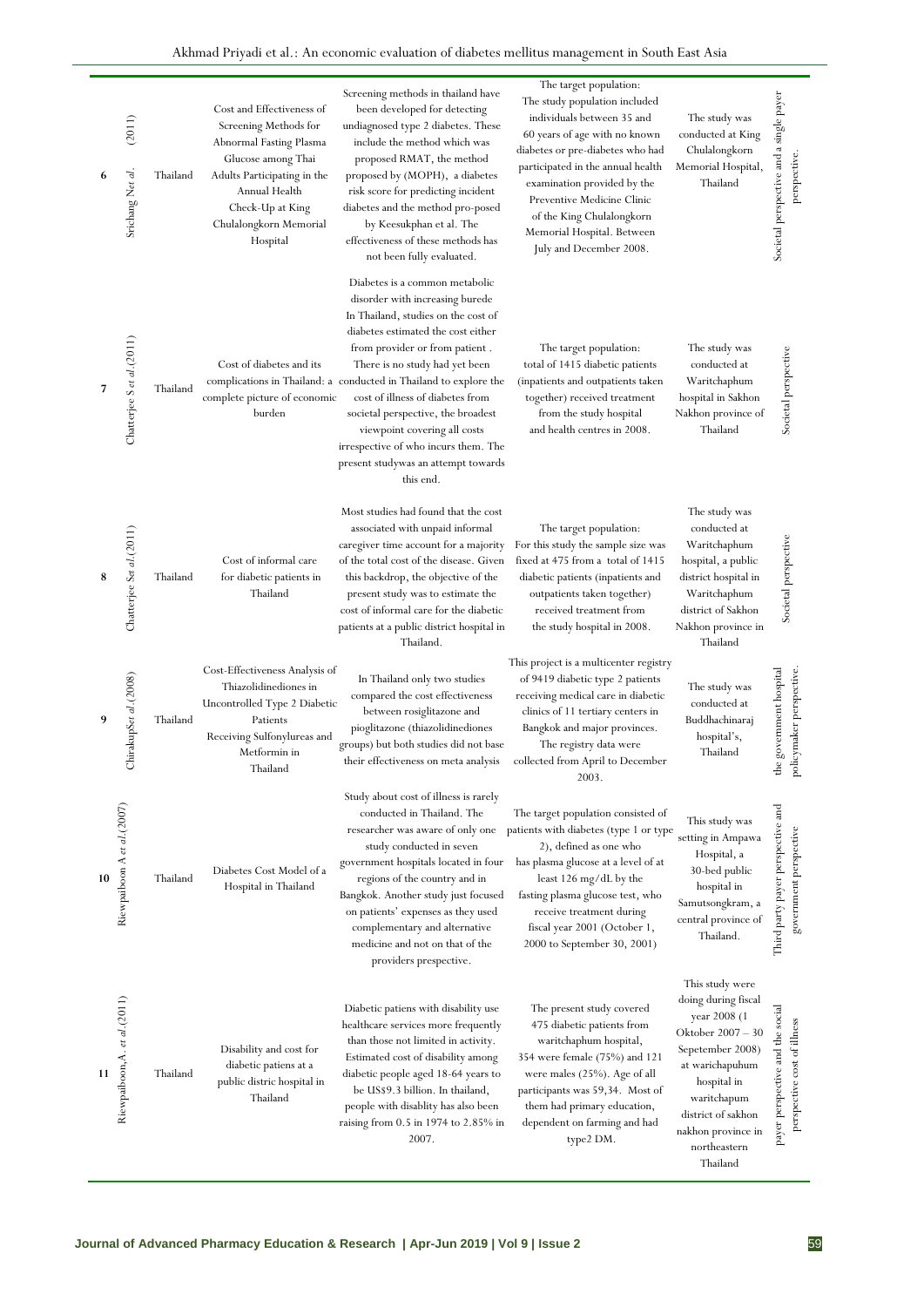| Akhmad Privadi et al.: An economic evaluation of diabetes mellitus management in South East Asia |  |  |  |
|--------------------------------------------------------------------------------------------------|--|--|--|
|--------------------------------------------------------------------------------------------------|--|--|--|

| 12     | Sookaneknun Pet al.(2010)   | Thailand                         | Economic analysis of the<br>diabetes and hypertension<br>screening collaboration<br>between community<br>pharmacies and a Thai<br>government primary care unit                    | The sequential screening method is<br>reasonable for cost and effectiveness<br>in use. As com-munity pharmacies in<br>Thailand provide care in the private<br>sector which is independent from the<br>government sector the quality of the<br>cognitive services, such as screening<br>programs for diabetes and<br>hypertension, are neither widespread<br>nor standardized.                            | Person who age 40 years old or older<br>in the area of kasieng pharmacy,<br>chusak pharmacy and samukee PCU seven communities                                                                                                          | This study was<br>setting in two<br>pharmacies<br>((Kasieng Pharmacy<br>and Chusak<br>Pharmacy) and and<br>in the area of<br>Samukee PCU<br>(Primary Care<br>Unit) supervision. | provider perspective                             |
|--------|-----------------------------|----------------------------------|-----------------------------------------------------------------------------------------------------------------------------------------------------------------------------------|----------------------------------------------------------------------------------------------------------------------------------------------------------------------------------------------------------------------------------------------------------------------------------------------------------------------------------------------------------------------------------------------------------|----------------------------------------------------------------------------------------------------------------------------------------------------------------------------------------------------------------------------------------|---------------------------------------------------------------------------------------------------------------------------------------------------------------------------------|--------------------------------------------------|
| 13     | Chaikledkaew Uet al. (2008) | Thailand                         | Factors affecting health<br>care cost and hospitalizations<br>among diabetics patiens<br>in Thai public hospitals                                                                 | The anual average cost per diabetic<br>patient was 6.017 baht in seven<br>government hospital, which was<br>significantly higher than those<br>without diabetes. The annual total<br>was 1.751 baht. The average medical<br>cost per outpatient visit was about<br>1.206 baht per diabetic patient                                                                                                       | This research is a retrospective study,<br>conducted by using administrative<br>databases<br>obtained from four Thai government<br>healthcare cost per diabetic patient hospitals during october 1, 2002 and<br>september<br>30, 2003. | Four Thai<br>government<br>hospitals.                                                                                                                                           | government perspective<br>Patient perspetive and |
| 14     | (2014)<br>Shafie, AAet al.  | Arab Saudi<br>India<br>Indonesia | An analysis of the short and<br>long term cost<br>effectiveness of strating<br>biphasic insulin aspart 30 in<br>insulin naive people<br>with poorly controlled<br>type 2 diabetes | Analyse of randomised clinical trial<br>and data from non interventional<br>studies that begining insulin<br>analogues in people taking glucose<br>lowering drugs alone is asscociated<br>with improvements glucose control<br>while improving quality of life. There<br>is evidence that using BIAsp 30 as a<br>cost effectiveness treatment option in<br>a number of western and develope<br>countries | Target Population :<br>Saudi Arabia, n=901<br>1.<br>2.<br>India, $n=7546$<br>3.<br>Indonesia, $n = 153$<br>Nort Africa countries<br>4.<br>(Algeria, Tunisa and<br>Marocco), $n=279$                                                    | This study was<br>setting in Saudi<br>Arabia, Inonesia,<br>India and North<br>Africa (Algeria,<br>Tunisia and<br>Marocco, analysed<br>using economic<br>data from Algeria)      | ã                                                |
| $15\,$ | Andayani TMet<br>al.(2010)  | Indonesia                        | Assessing The Impact of<br>Complications on The Direct<br>Medical Costs of Type 2<br>Diabetes Mellitus outpatients                                                                | These complications in type 2<br>dibabetes melitus substantially<br>increase not only the economic<br>burden for healthcare systems,<br>but also the patient's risk for<br>disability, death, and<br>diminished quality of life                                                                                                                                                                          | The target population were<br>patients admitted into the Dr. Sarjito<br>Hospital for<br>treatment od Type 2 diabetes<br>between may 2007 and august 2008. province, Indonesia                                                          | This study was<br>setting in Dr<br>Sardjito Hospital in<br>Yogyakarta                                                                                                           | Provider perspective                             |

**Table 3. Summary of 15 articles selected for the systematic review of metode economic evaluation of diabetes mellitus management in South East Asia, as published in the international literature (in PubMed & ProQuest) between 2005 and 2014 (PART 2)**

| No. | Years<br>${\rm Study}/$     | Comparators                                                                  | Time horizon | Discount rate | <b>Choice of outcomes</b>                                                                                                                                                                     | Single study-based<br>estimates                                                                                                                                                                                                                                         | Synthesis-based<br>estimates                                                                                                                                                                                                                                                                             | Measurement &<br>valuation of preference-<br>based outcomes                                                                                                                                                                                                                                                    |
|-----|-----------------------------|------------------------------------------------------------------------------|--------------|---------------|-----------------------------------------------------------------------------------------------------------------------------------------------------------------------------------------------|-------------------------------------------------------------------------------------------------------------------------------------------------------------------------------------------------------------------------------------------------------------------------|----------------------------------------------------------------------------------------------------------------------------------------------------------------------------------------------------------------------------------------------------------------------------------------------------------|----------------------------------------------------------------------------------------------------------------------------------------------------------------------------------------------------------------------------------------------------------------------------------------------------------------|
|     | (2008)<br>Annemans, Let al. | Late irbesartan,<br>late amlodipine<br>treatment and<br>standard<br>therapy. | years<br>25  | 3%            | The outcome of each<br>interventions wasablitiy<br>to reduced ERSD, number<br>of years patients lived<br>free of ESRD, number<br>days in dialysis and<br>number of life years saved<br>(QALY) | The result of two clinical<br>trial, irbesartan in reducing<br>microalbuminuria 2 and<br>irbesartan in diabetic<br>nephropathy trial were<br>utilized as primary data to<br>investigate the clinical<br>and economical<br>impact of different<br>therapeutic strategies | Since ESRD<br>management differed<br>accros regional health care<br>setting, the transition<br>probabilities between<br>the health states of desease<br>progression were<br>obtained from available<br>local data for each<br>setting and the treatment<br>assumed after validation<br>from local expert | The mortality rates for<br>patients with MAU, were<br>calculated by adjusting the age<br>and sex specific all<br>cause mortality values that<br>were published in<br>Malaysia, China,<br>South Korea and Thailand<br>and using officia statistic<br>for Taiwan, by health<br>state dependent relative<br>risks |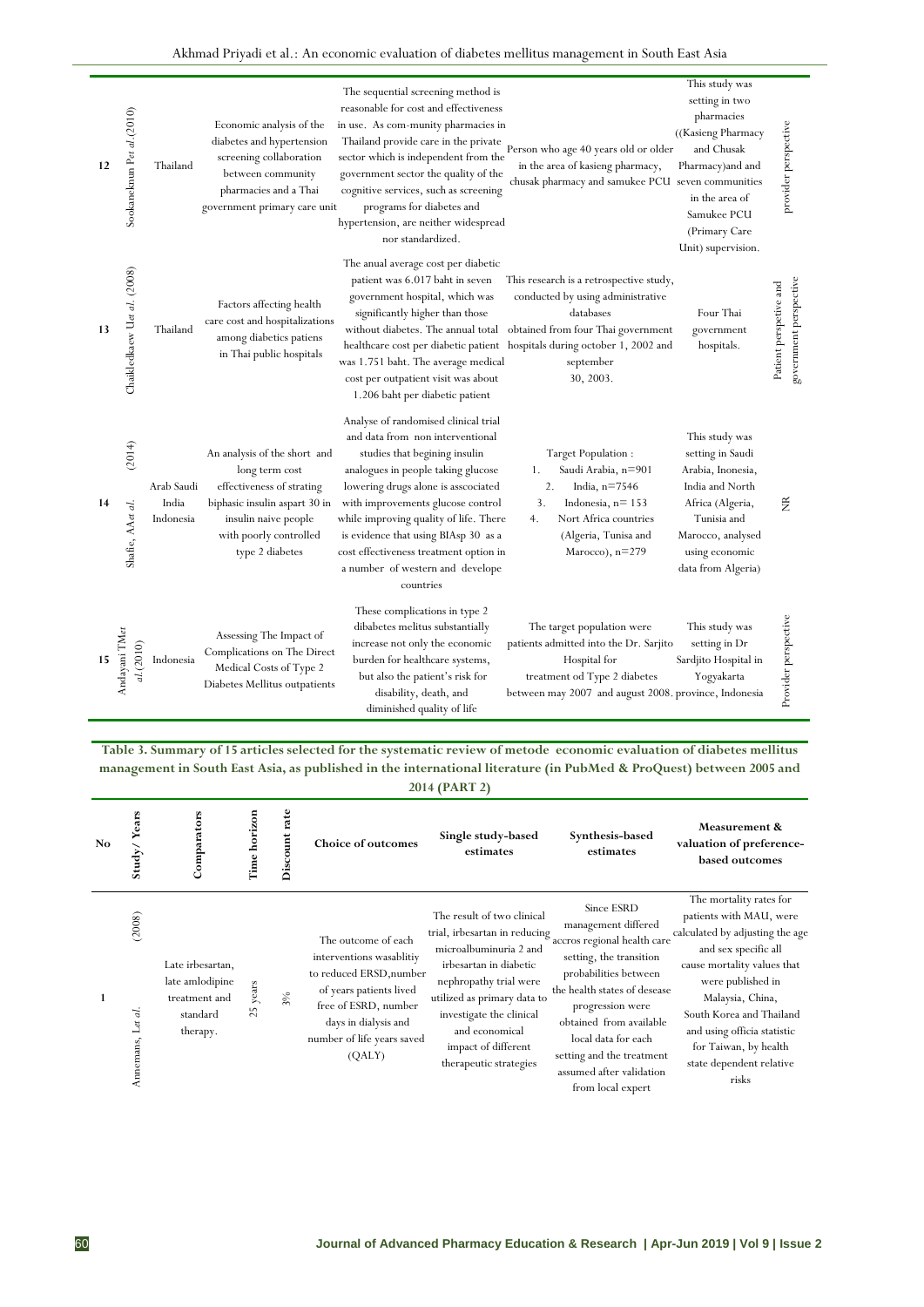| $\overline{2}$ | WK Seng, et al. (2005)      | The comparator<br>of this study<br>were placebo<br>and conventional<br>antihypertensive                                                                                                                                                                                                    | 3.5 years                                                  |        | The outcome of each<br>interventions was<br>evaluated in ablitiy the<br>reduction of end point in<br>NIDDM, reduce of<br>creatinin concentration and<br>reduce of blood pressure<br>with RENAAL in patient<br>with type 2 abetes and<br>nephropathy(free of<br>ESRD) | NR                                                                                                                                                                                                                                   | The RENAAL study design<br>and result have been<br>reported by brenner et al.<br>This study was to<br>compared the renal<br>protective effects of<br>losartan plus CT with<br>placebo plus CT in 1513<br>patients with typ2<br>diabetes. While the study<br>result from 252 patients<br>aged 31-70 years of Asian<br>ethnicity with nephropathy<br>and serum creatinin level<br>of $115-265 \mu$ mol/L for<br>men weiging $> 60$ kg have<br>been reported by Chan JC<br>et al. | NR.                                                                                                                                                                                                                                                             |
|----------------|-----------------------------|--------------------------------------------------------------------------------------------------------------------------------------------------------------------------------------------------------------------------------------------------------------------------------------------|------------------------------------------------------------|--------|----------------------------------------------------------------------------------------------------------------------------------------------------------------------------------------------------------------------------------------------------------------------|--------------------------------------------------------------------------------------------------------------------------------------------------------------------------------------------------------------------------------------|--------------------------------------------------------------------------------------------------------------------------------------------------------------------------------------------------------------------------------------------------------------------------------------------------------------------------------------------------------------------------------------------------------------------------------------------------------------------------------|-----------------------------------------------------------------------------------------------------------------------------------------------------------------------------------------------------------------------------------------------------------------|
| 3              | Ortegón M et al. (2012)     | The majoity of<br>the of<br>intervention<br>analysed are drug<br>base, ranges<br>from $36\%$ to<br>55% in low and<br>middle income<br>countries in the<br>public and<br>private sector<br>respectively.<br>Increase of<br>taxation that<br>would reduce<br>smoking<br>prevalence by<br>10% | over 100 years                                             | $3\%$  | The additional number of<br>healthy years lived by<br>population, equivalent to<br>the number of disability<br>adjusted life years<br>(DALY's)                                                                                                                       | NR                                                                                                                                                                                                                                   | Source data on tobacco<br>taxation from previous<br>WHO and Word Bank<br>Studies as reported by<br>asaria P, et al in 2003. The<br>interaction in risk between<br>CPS II cohort as Steenland<br>K et al reported. Ischemic<br>heart desease and stroke<br>was modelled using<br>estimates relatves risk of<br>stroke and visa versa from<br>published epidemiological<br>studies as reported by<br>mathers er al, ezzali et al,<br>WHO and Murray and<br>lopez.                | Comparisson between<br>single or combined<br>intervention with a<br>baseline or null scenario.<br>Null scenario was determined<br>by back calculation incidence<br>and case. Fatality rates<br>using intervention effect<br>sizes and current<br>coverage rates |
|                | d. (2014)<br>Flessa Set     | The intervention<br>inlude in this<br>study were<br>treatent with<br>Antidiabetic oral<br>and insulin and<br>the role of peer<br>educator<br>network to<br>search potential<br>diabetic cases                                                                                              | 008 to 2028<br>$20$ years ( $20$                           | ≏<br>z | The health outcome of<br>each intervention are<br>evaluated by disability<br>adjusted life-years<br>(DALYs)                                                                                                                                                          | NR                                                                                                                                                                                                                                   | The epidemiology of<br>T2DM simulated with<br>markov model. Basic<br>parameters of this model<br>used international data and<br>adjusted it to cambodia.                                                                                                                                                                                                                                                                                                                       | NR                                                                                                                                                                                                                                                              |
| 5              | Riewpaiboon A et al. (2011) | $\cos t$ (dependent $\sum_{n=1}^{\infty}$<br>variable) and<br>factors<br>influencing the<br>cost<br>(independent<br>variables) that<br>$\operatorname*{can}$ be used in<br>both the<br>prevention and<br>treatment of<br>diabetes.                                                         | the fiscal year 2008 (1 October 2007 to<br>September 2008) | 3%     | The health outcomes of<br>each intervention are<br>evaluated in<br>disabilityadjusted<br>life-years (DALYs)                                                                                                                                                          | Medical histories from<br>waritchapum hospital were<br>reviewed for the study<br>period (fiscal year 2008) to<br>extract partici-<br>pants.demographic<br>characteristicsand types<br>and quantities of medical<br>services received | NR.                                                                                                                                                                                                                                                                                                                                                                                                                                                                            | NR                                                                                                                                                                                                                                                              |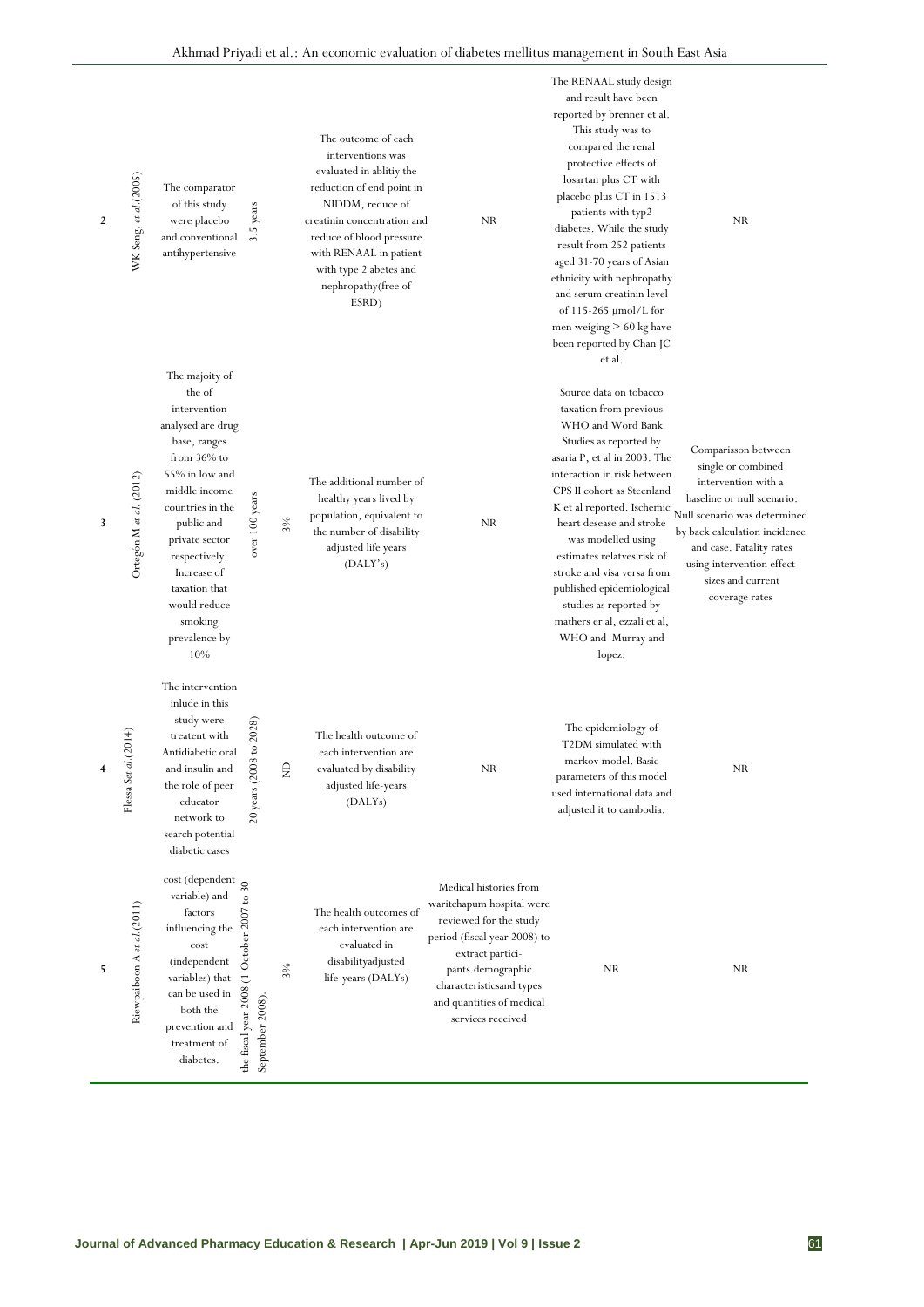|   | Srichang, N., et al.,<br>(2011) | The study<br>compare the<br>performance,<br>cost,<br>effectiveness and<br>cost-<br>effectiveness of<br>four screening<br>methods for<br>abnormal fasting<br>plasma glucose.                                                                                 | July and December 2008                                | ž                        | glucose (FPG) testing after<br>the 12-hour overnight fast.                                                                                                                                                                | The participant with<br>positive result from the<br>screening questionnaires<br>were followed up for<br>Reducing fasting plasma fasting plasma glucose after reported by suthijumron<br>12 hour overnight fast.<br>Universal venous FPG<br>testing was also conducted desease, ministry of public<br>and use as refference for<br>comparisson with other<br>screening methods                               | Detail abaout variable and<br>the cutt off criteria for<br>positive results dor each<br>screening methods base<br>on study that have been<br>(methods 1), bureau of<br>non communicable<br>health (method 2),<br>Aekplakorn (method 3)<br>and Keesukphan (method<br>4)                                                                                                                                                                                    | <b>NR</b>                                                                                                                                                                                                                                                                                                                                                        |
|---|---------------------------------|-------------------------------------------------------------------------------------------------------------------------------------------------------------------------------------------------------------------------------------------------------------|-------------------------------------------------------|--------------------------|---------------------------------------------------------------------------------------------------------------------------------------------------------------------------------------------------------------------------|-------------------------------------------------------------------------------------------------------------------------------------------------------------------------------------------------------------------------------------------------------------------------------------------------------------------------------------------------------------------------------------------------------------|-----------------------------------------------------------------------------------------------------------------------------------------------------------------------------------------------------------------------------------------------------------------------------------------------------------------------------------------------------------------------------------------------------------------------------------------------------------|------------------------------------------------------------------------------------------------------------------------------------------------------------------------------------------------------------------------------------------------------------------------------------------------------------------------------------------------------------------|
| 7 | Chatterjee S et al.(2011)       | The costs were<br>compared for<br>different types of<br>complications as<br>well as with and<br>without<br>complications                                                                                                                                    | 1 year $(2007 - 2008)$                                | $3\%$                    | The health outcomes<br>of<br>each intervention are<br>evaluated in<br>disabilityadjusted<br>life-years (DALYs)                                                                                                            | Unit cost medical services<br>measued directly from<br>hospital record. Medical<br>service utilization were<br>collected by the study<br>member by reviewing<br>medical record participant<br>during october 2007 to<br>september 2008).<br>Information about direct<br>non medical cost and<br>medical cost through<br>direct personal interview<br>method                                                 | NR                                                                                                                                                                                                                                                                                                                                                                                                                                                        | The severe of disability<br>confirmed using Bartel Index<br>score                                                                                                                                                                                                                                                                                                |
| 8 | Chatterjee S et al.(2011)       | The intervention<br>use in this study<br>was informal<br>care giver such as<br>family, friends.<br>Acquitances, or<br>neighbours to be<br>cost saving in<br>diabetic patiens                                                                                | uring financial year 2008 till march 2009.;<br>$\Box$ | $\widetilde{\mathbf{z}}$ | Time spent of informal<br>care giver for activity<br>daily<br>livint (includes<br>instrumental daily livinf)<br>and house<br>hold daily living,<br>taken together under<br>helath are activities                          | Information of informal<br>caregiving was collected<br>through direct personal<br>interview method either<br>from the patients or<br>from the caregivers. The<br>data on time spent for<br>informal care were<br>collected by using recall<br>method. The participants<br>aske to write down all<br>their ativities during a<br>specific time, in this study<br>during financial year 2008<br>to march 2009 | The concept of ADL, HDL<br>and IADL were followed<br>from Van den berg et<br>al. The ADL include<br>personal care, moving<br>around in the house, going<br>to the toilet, bathing,<br>dressing, eating and<br>preparation of food and<br>drink, cleaning the house,<br>dishes, washing, ironing.<br>While IADL include<br>making trips and visiting<br>family or friends, health<br>care contacs, going to the<br>bangk, etc                              | Valuing informal care<br>using proxy goods<br>method. Earning<br>defined as wage plus other<br>monetary and non<br>monetary. Earning<br>for HCA and<br>drinking. The HDL include ADL USD 3.03 per day and<br>earning for HDL USD<br>4.47 for sakhon nakhon<br>hospital. Work time per<br>week cannot be<br>exceed 48 h. Total<br>workin time per month<br>192 h. |
| 9 | Chirakup Set al. (2008)         | The intervention<br>in this study was<br>use pioglitazone<br>45 mg orally<br>once daily<br>compared with<br>the rosiglitazone<br>8 mg oraly once<br>daily in patients<br>who cannot<br>control their<br>blood sugar with<br>sulfonylureas and<br>metformin. | Time horizon of the simulation was 40 years.          | $3\%$                    | The health outcomes<br>of each intervention are<br>evaluated in Quality<br>adjusted<br>life-years (QALYs).<br>Cummulative od<br>incidence in each diabetes<br>complications and total<br>lifetime cost of the<br>diabetes | Most of diabetic<br>complication cost were<br>calulated from<br>Buddachinaraj hospital's<br>database (Pitsanukook<br>Thailand). The<br>government policymaker<br>perspective were taken<br>considering only direct<br>medical cost for ech<br>competing treatmant                                                                                                                                           | Baseline characteristic in<br>this study based on Thai<br>Diabetes Registry Report<br>(TDRP). Other<br>characteristic that not<br>report in TDRP retrieved<br>from other publication<br>related with thai<br>polulation. T2DM patients<br>identified by ICD10.<br>Complication cost that<br>could not be calculated<br>from the hospital were<br>derived from thai<br>published literature,<br>expert opinioon and<br>DRG's (Diagnosis Related<br>Groups) | <b>NR</b>                                                                                                                                                                                                                                                                                                                                                        |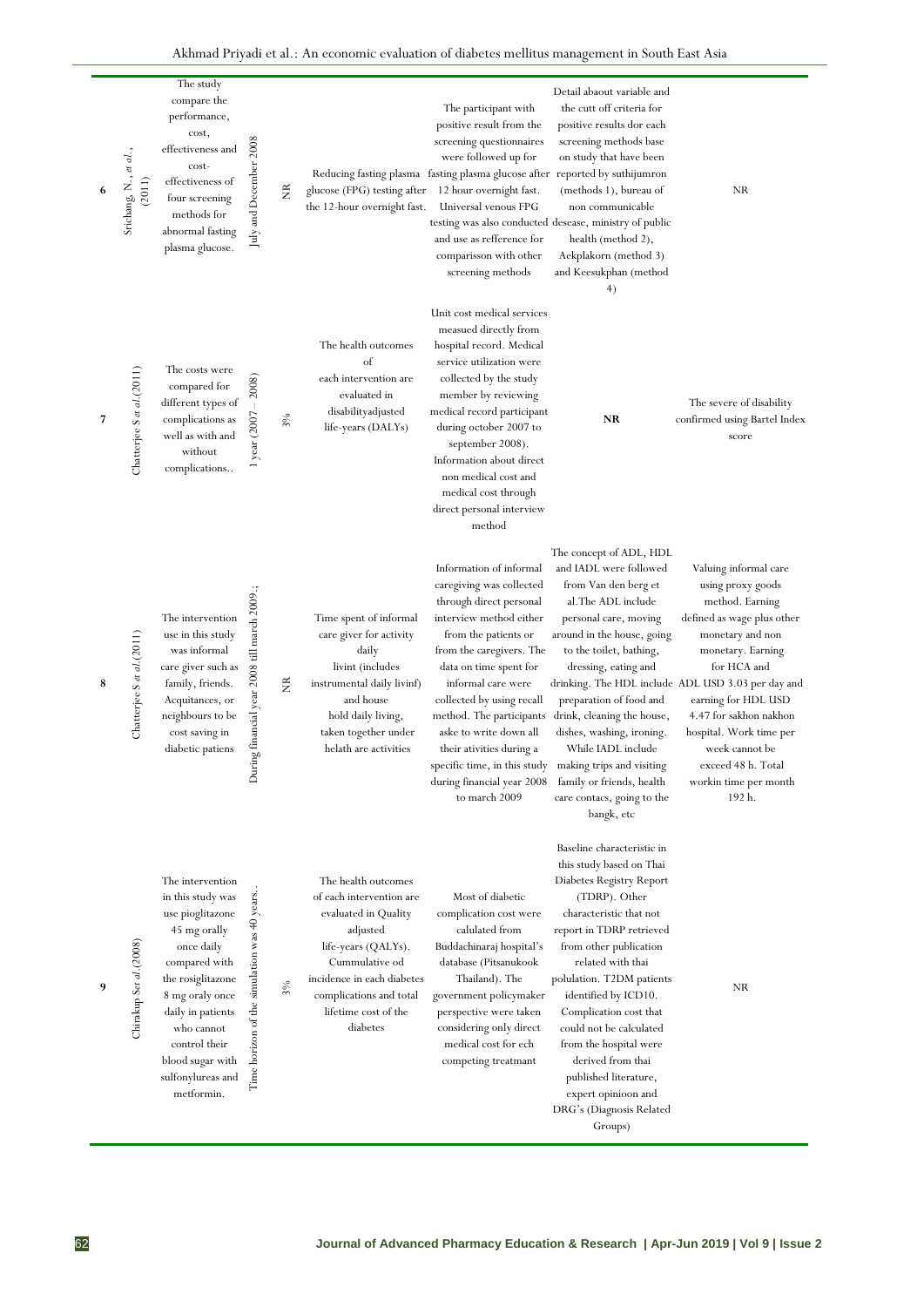Akhmad Priyadi et al.: An economic evaluation of diabetes mellitus management in South East Asia

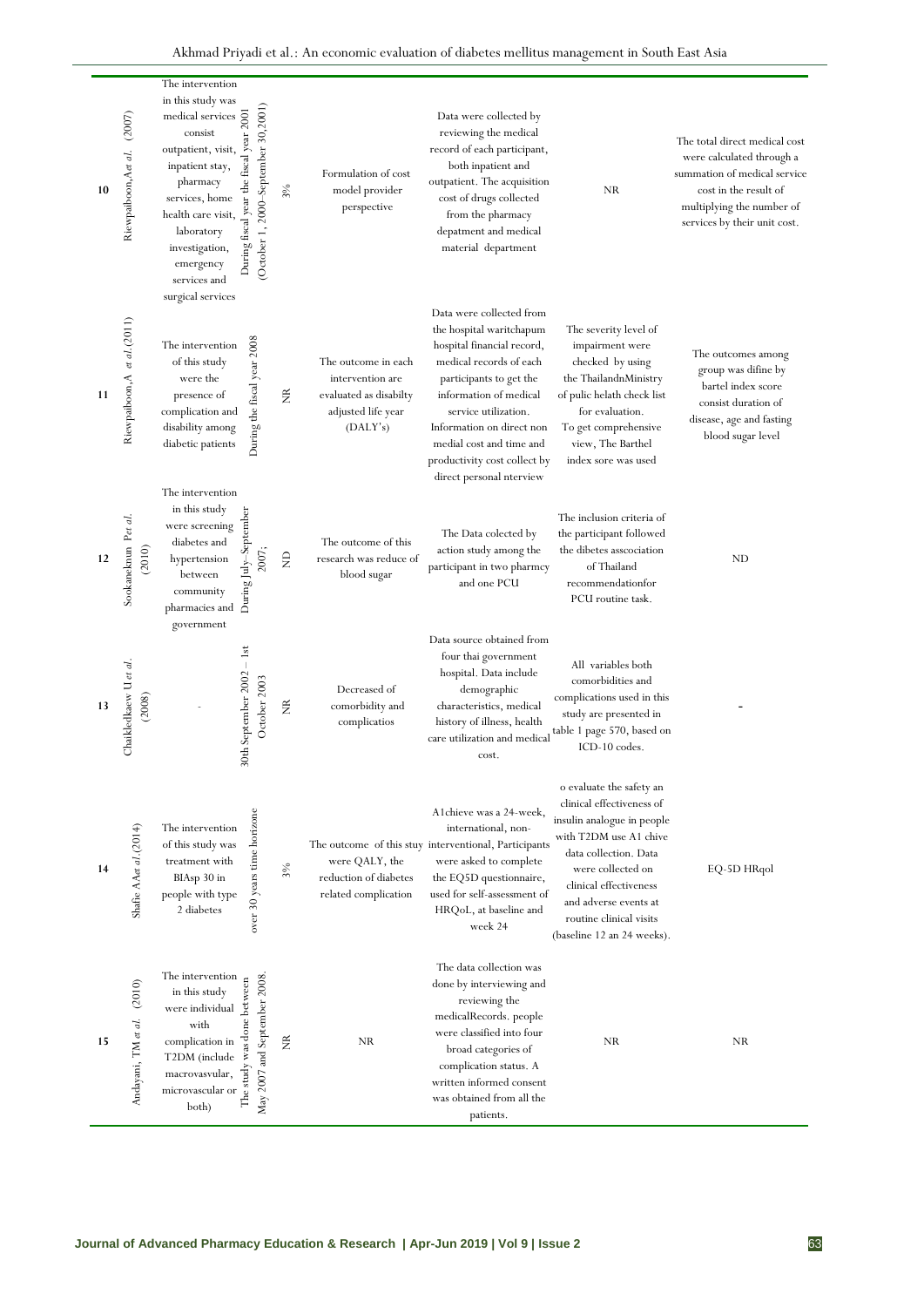**Table 3. Summary of 15 articles selected for the systematic review of metode economic evaluation of diabetes mellitus management in South East Asia, as published in the international literature (in PubMed & ProQuest) between 2005 and 2014 (PART 3)**

| No             | Study/<br>Years               | Single study-<br>based<br>economic<br>evaluation                                                                                                                                                                                                                                | Model-<br>based<br>economic<br>evaluation | Currency,<br>price date,<br>&<br>conversion                                                                               | Choice<br>of<br>model | Model<br>assumptions                                                                                                                        | Analytic<br>methods                                                                                                                                                                                                                                                                                     | Study<br>parameters                                                                                                                                                                                                                                          |
|----------------|-------------------------------|---------------------------------------------------------------------------------------------------------------------------------------------------------------------------------------------------------------------------------------------------------------------------------|-------------------------------------------|---------------------------------------------------------------------------------------------------------------------------|-----------------------|---------------------------------------------------------------------------------------------------------------------------------------------|---------------------------------------------------------------------------------------------------------------------------------------------------------------------------------------------------------------------------------------------------------------------------------------------------------|--------------------------------------------------------------------------------------------------------------------------------------------------------------------------------------------------------------------------------------------------------------|
| 1              | Annemans<br>Let al.<br>(2008) | NR                                                                                                                                                                                                                                                                              | <b>CEA</b>                                | 2004 US\$                                                                                                                 | Markov<br>model       | NR                                                                                                                                          | The probabilistic<br>sensitivity analysis<br>was use to assess the<br>effect of uncertainly<br>around each input<br>parameter using<br>second order monte<br>carlo simulation).                                                                                                                         | The model investigated<br>the impact of the four<br>treatment option on the<br>cumulative incidence of<br>ESRD, the number of<br>patients live free ESRD<br>and the number of days<br>dialysis and the number of<br>life years save                          |
| $\overline{2}$ | WK Seng et<br>al., (2005)     | NR                                                                                                                                                                                                                                                                              | <b>CEA</b>                                | 2004 US\$                                                                                                                 | NR                    | NR                                                                                                                                          | In this study, the cost<br>calculate in two<br>stages:<br>-Estimation the mean<br>realationship between<br>cumulative cost &<br>survival time-<br>Weightingf this mean<br>relationship by the<br>kaplan meier<br>probabilitis of survival                                                               | Tabel 2 (page 522)<br>shows the mean<br>number of days<br>with ESRD by<br>treatmen group<br>and follow up<br>by time                                                                                                                                         |
| 3              | Ortegón M<br>et al.(2012)     | Costs included all<br>resour-ces required<br>for the im-<br>plementation and<br>main-tenance of<br>interventions, such as<br>administration and<br>planning, media and<br>com-munications,<br>law enforce-ment<br>activities, training,<br>evaluation, and<br>monitoring.       | <b>CUA</b>                                | 2005 USD.                                                                                                                 | WHO-<br><b>CHOICE</b> | <b>NR</b>                                                                                                                                   | This analysis follows<br>the standardised<br>methodology on cost<br>effectiveness analysis<br>set forth by the<br>WHO-CHOICE<br>project12-14 and<br>builds on previous<br>analyses of public<br>health interventions to<br>lower systolic blood<br>pressure and<br>cholesterol15 and of<br>tobacco use. | Main epidemiological<br>parameters used in<br>analysis of<br>cardiovascular disease,<br>diabetes, and tobacco<br>related disease<br>rates in WHO sub-<br>Saharan African<br>sub-region AfrE and<br>South East Asian sub-<br>region SearD Shown<br>on table 2 |
| 4              | Flessa Set<br>al. (2014)      | The ministry of<br>health is obliged to<br>include only new<br>intervention into<br>basic package of<br>services if they are<br>cost effective in<br>comparison to other<br>possible intervention                                                                               | <b>CEA</b>                                | all values are<br>expressed in<br>2013 US\$.                                                                              | Markov-<br>Model      | 57% of insulin<br>requiring<br>T <sub>2</sub> DM<br>patients<br>receive a<br>monotherapy<br>the average<br>therapy is 114<br>US\$ p.c. p.a. | The treatment costs<br>are crucial so that<br>detailed analysiswas<br>done based on the<br>data of MoPoTsyo,<br>data from WHO-<br>CHOICE, the<br>international drug<br>cost of insulin price indicator guide<br>and additional<br>research on market<br>prices in Cambodia.                             | The parameter<br>of this study<br>shows on<br>table 1                                                                                                                                                                                                        |
| 5              |                               | The directmedical<br>cost of the study<br>participants was<br>calculated by adding<br>the unit costs of<br>Riewpaiboo medical services and<br>A et al. (2011 costs of drugs and<br>medical supplies. The<br>cost of medical<br>services was<br>calculated by<br>multiplying the | <b>CEA</b>                                | The total<br>annual cost for<br>the study<br>hospital was<br>US\$ 2008<br>prices (US\$ 1<br>$=$ THB 32, or<br>Thai baht). | NR                    | The Study<br>Formulated a<br>forecasting<br>cost model<br>with direct<br>medical cost<br>as a dependent<br>variable.                        | Descriptive statistics<br>were used to<br>summarize dependent<br>and independent<br>variables. The<br>stepwise multiple<br>regression analysis<br>was employed to<br>calculate the<br>relationship between<br>the direct medical<br>cost of illness and                                                 | The predictor<br>variables are<br>presented in<br>Table 3.                                                                                                                                                                                                   |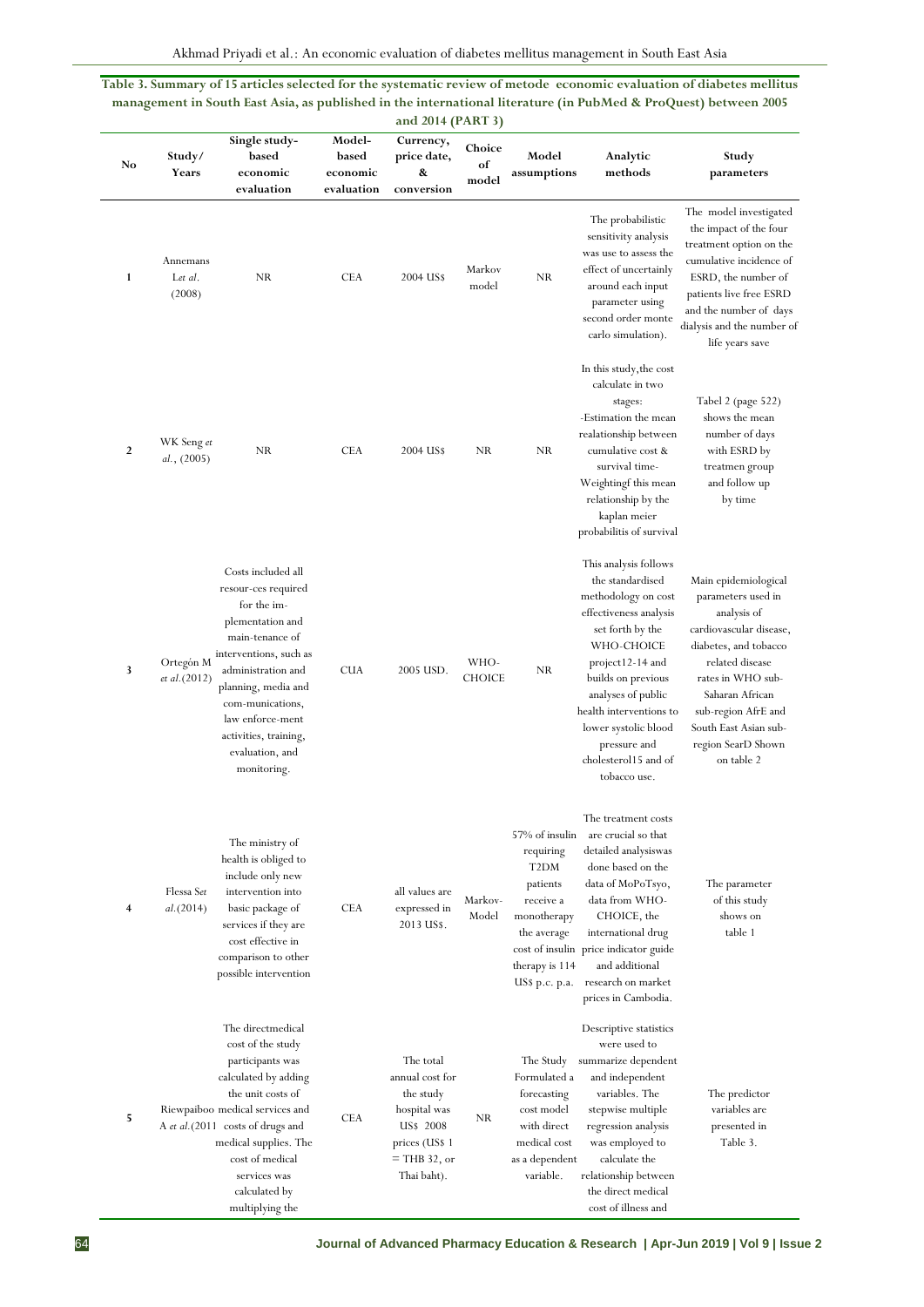|   | number of services by                                                                                                                                                                                                                                                                                                                                                                                                      |            |                                                            |                                               |                                                                                                                                                                                                                                             | several potential                                                                                                                                                                                                                                                                                                                                         |                                                                                                                                                                                                                                                                                              |
|---|----------------------------------------------------------------------------------------------------------------------------------------------------------------------------------------------------------------------------------------------------------------------------------------------------------------------------------------------------------------------------------------------------------------------------|------------|------------------------------------------------------------|-----------------------------------------------|---------------------------------------------------------------------------------------------------------------------------------------------------------------------------------------------------------------------------------------------|-----------------------------------------------------------------------------------------------------------------------------------------------------------------------------------------------------------------------------------------------------------------------------------------------------------------------------------------------------------|----------------------------------------------------------------------------------------------------------------------------------------------------------------------------------------------------------------------------------------------------------------------------------------------|
|   | their unit costs.                                                                                                                                                                                                                                                                                                                                                                                                          |            |                                                            |                                               |                                                                                                                                                                                                                                             | explanatory variables                                                                                                                                                                                                                                                                                                                                     |                                                                                                                                                                                                                                                                                              |
| 6 | The full cost of a<br>screening method<br>was calculated from<br>the sum of total<br>direct medical and<br>non-medical costs.<br>Srichang N<br>The cost-effectiveness<br>et al.<br>(2011)<br>was then calculated as<br>the total cost of a<br>screening method<br>divided by the total<br>number of cases<br>identified.                                                                                                   | <b>CEA</b> | 2008Thai<br>(exchange rate<br>of 34.20 baht<br>per dollar) | NR                                            | NR.                                                                                                                                                                                                                                         | The receiver operator<br>characteristic (ROC)<br>curves were<br>constructed by<br>sensitivity plots<br>against 1-specificity<br>for each cut-off value<br>as well as the area<br>under the curve<br>(AUC) to compare<br>the impact of<br>screening methods.                                                                                               | The overall<br>sensitivities of all<br>screening methods<br>were high to very<br>high and ranged<br>between 71 and<br>92% for abnormal<br>fasting plasma glucose<br>screenings, while the<br>overall specificities<br>were low to moderate<br>and ranged between 31<br>and $57\%$ (Table 3)  |
| 7 | Cost components<br>consisted of both<br>direct and indirect<br>costs. The direct<br>costs reflected the<br>resources used in<br>treating or coping<br>with the disease,<br>Chatterjee S<br>including<br><i>et al.</i> $(2011)$<br>expenditures for<br>medical care and the<br>treatment of illness.<br>Indirect cost included<br>the societal cost of<br>morbidity,<br>permanent disability<br>and premature<br>mortality. | <b>CBA</b> | 2008 USD (1)<br>$USD = 32$<br>THB) (Table<br>2).           | NR                                            | To check how<br>the<br>assumption of<br>using<br>minimum<br>wage rate in<br>mortality and<br>disability<br>calculation<br>affected total<br>cost                                                                                            | Statistical analyses<br>were performed<br>using SPSS<br>Release 14.0.<br>Descriptive statistics<br>were used to<br>summarise data on<br>demographic<br>permanent characteristics, clinical<br>status and costs. Cost<br>comparisons<br>between groups<br>were analysed by the<br>Kruskal-Wallis                                                           | Table 2 shows<br>Cost of illness of<br>diabetes (USD<br>at 2008 prices                                                                                                                                                                                                                       |
| 8 | For valuing informal<br>care using proxy<br>good method, from<br>Chatterjee S<br>household work and<br>et al.(2011)<br>from health and social<br>work in 2003 were<br>used.                                                                                                                                                                                                                                                | NR.        | 2008 USD (1<br>$USD = 32$<br>Thai Baht)                    |                                               | disease<br>characteristics<br>of the study<br>participants,<br>the mean<br>duration of<br>the disease<br>was 7.20<br>the patients<br>had type 2<br>diabetes<br>$(99\%)$ and the<br>mean fasting<br>blood sugar<br>level was<br>156.06 mg/dl | For valuing informal<br>care using proxy<br>method. In proxy<br>good method, one-<br>way sensitivity<br>analysis was<br>performed by<br>using the earnings<br>years, most of for the country as a<br>whole from the<br>respective<br>work, <i>i.e.</i> USD 4.78<br>per day for<br>household work<br>and USD 5.16 per<br>day for health<br>and socialwork. | NR                                                                                                                                                                                                                                                                                           |
| 9 | Chirakup S<br>NR.<br>et al.(2008)                                                                                                                                                                                                                                                                                                                                                                                          | <b>CEA</b> | USD2007<br>(34.56)<br>baht/US\$1)                          | Markov<br>Model<br>submodel<br>Monte<br>Carlo | The model<br>can predict<br>the long-term<br>costs and<br>outcomes in<br>diabetes<br>patients based<br>on many large<br>clinical and<br>epidemiologic<br>al studies that<br>are currently<br>available.                                     | HbA1c sensitivity<br>analysised by the<br>changes of e from<br>baseline in<br>pioglitazone group<br>between -1.16 and -<br>1.96 (upper bound<br>and lower bound of<br>the confident interval<br>of %HbA1cchanging<br>in pioglitazone<br>treatment report in<br>the Chiqutte's Meta-<br>analysis                                                           | Nonspecific mortality<br>probability values in the<br>model were replaced<br>by age-specific<br>mortality data in Thai<br>population.<br>Probabilities values<br>of death related<br>to hemodialysis and<br>peritoneal dialysis<br>were derived from<br>Thai renal registry<br>project 2003. |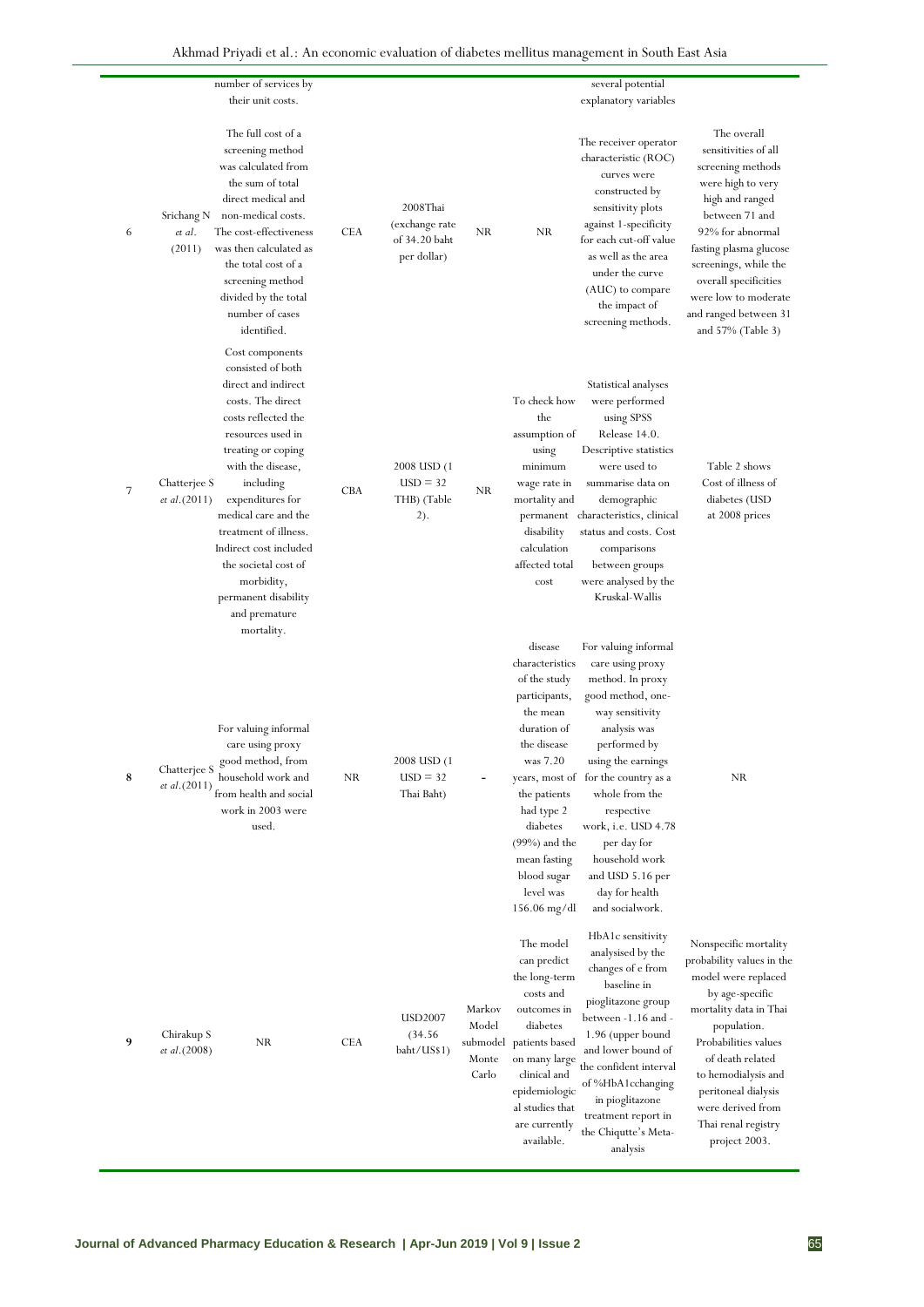| 10 | Riewpaibo<br>A.et al.(20)         | Unit cost medical<br>services calculated<br>from the data<br>given by<br>hospital, composed<br>in five steps                                                                                                                    | <b>CMA</b> | 2001 Thai<br>baht (THB)<br>(approximatel<br>$y = 40$ THB =<br>$US $1)$ .                                     |                                                |                                                                                                                                                                                                                                          | The statistical analysis<br>employed was the<br>stepwise multiple<br>regression The<br>statistic's assumptions<br>and model checking<br>were examined, i.e.,<br>normal distribution,<br>multicollinearity,<br>influential<br>observations, and<br>outliers.         | Table 2 shows<br>the unit cost of<br>medical services<br>and drugs commonly<br>used by diabetic<br>patients                                                                                                                                                                                                                                         |
|----|-----------------------------------|---------------------------------------------------------------------------------------------------------------------------------------------------------------------------------------------------------------------------------|------------|--------------------------------------------------------------------------------------------------------------|------------------------------------------------|------------------------------------------------------------------------------------------------------------------------------------------------------------------------------------------------------------------------------------------|---------------------------------------------------------------------------------------------------------------------------------------------------------------------------------------------------------------------------------------------------------------------|-----------------------------------------------------------------------------------------------------------------------------------------------------------------------------------------------------------------------------------------------------------------------------------------------------------------------------------------------------|
| 11 | al.(2011                          | Cost of illness<br>estimates followed<br>Riewpaibooi the prevalence-based<br>approach and it<br>measured of social<br>prespective od cost of<br>illness of diabetes                                                             | <b>CMA</b> | 2008 USD (1<br>$USD = 32$<br>thai bath)                                                                      |                                                | The                                                                                                                                                                                                                                      | Data analysis were<br>performed using spss<br>release 14 software,<br>cost comparison<br>between group were<br>analysed by Kruskal-<br>Wllis Test                                                                                                                   | Total cost of illness for<br>475 study participant was<br>estimated at USD<br>418.696. Of this 22.66%<br>was direct medical cost,<br>39.887 was direct non<br>medical cost and 37.47<br>was productivity cost.<br>Unit cost of inpatient stay,<br>outpatient visit and<br>dispensing (exclude drugs)<br>at waritchaphum hospital<br>were USD 74.33. |
| 12 | n P et al.<br>(2010)              | The cost of the<br>screening activities<br>Sookaneknu Direct medical costs<br>and direct non-<br>medical cost in Model<br>1, 2 or combine from<br>model 1 and 2                                                                 | <b>CMA</b> | In this study<br>cost were<br>expressed in<br>2007 US\$<br>after<br>convertion<br>from Local<br>currency THB | (Model 1)<br>(Model 2),<br>shown as<br>Fig. 2. | framework<br>was<br>constructed to<br>show the<br>collaboration<br>model<br>between the<br>National<br>Health<br>Service,<br>private<br>community<br>pharmacies<br>and pharmacy<br>educational<br>organization<br>as shown in<br>Fig. 3. | The sequential<br>screening method is<br>reasonable for cost<br>and effectiveness in<br>use                                                                                                                                                                         | Table 2 Shows<br>the screening<br>results for each<br>model of<br>hypertension and<br>diabetes.                                                                                                                                                                                                                                                     |
| 13 | Chaikledkae<br>wUet<br>al. (2008) | Medical cost data<br>were all charges of<br>patients<br>underpayments<br>method such as<br>capitation, free for<br>sevice and out of<br>pocket. Out of<br>pockets means<br>patients pay all<br>healthcare cost by<br>themselves | <b>CMA</b> | ND                                                                                                           | NR.                                            |                                                                                                                                                                                                                                          | Multiple linier<br>regression analysis and<br>log transformation<br>were used when a<br>dependent variable<br>was total helathcare<br>cost. Logistic<br>regression analysis<br>was applied when the<br>occurance of<br>hospitalization was a<br>dependent variable. | Table 2 shows the<br>result of the<br>descriptive statistic<br>of the sample. There<br>were24051 patients<br>with diabetes with<br>average age 59<br>years old. Sixty six<br>percent od patients<br>wth diabetes were<br>female and 99%<br>had type II<br>diabetes.                                                                                 |
| 14 | Shafie AAet<br>al.<br>(2014)      | NR                                                                                                                                                                                                                              | <b>CEA</b> | In this study<br>cost were<br>expressed in<br>local<br>currency,<br>2013 USD and<br>GDP for each<br>country  | <b>CORE</b>                                    | Short term<br>analysis was<br>conducted<br>using the<br>incremental<br>cost of<br>treatment and<br>the<br>incremental                                                                                                                    | Non parametric<br>boostrapping<br>was use in each<br>simulation to<br>construct the<br>confidence<br>interval araound<br>data.                                                                                                                                      | The significant<br>improvements in<br>suroogate clinical<br>outcomes following<br>change in therapy to<br>BIASp in people with<br>T2DM were asscociated<br>with improvement live<br>expectancy, diabetes                                                                                                                                            |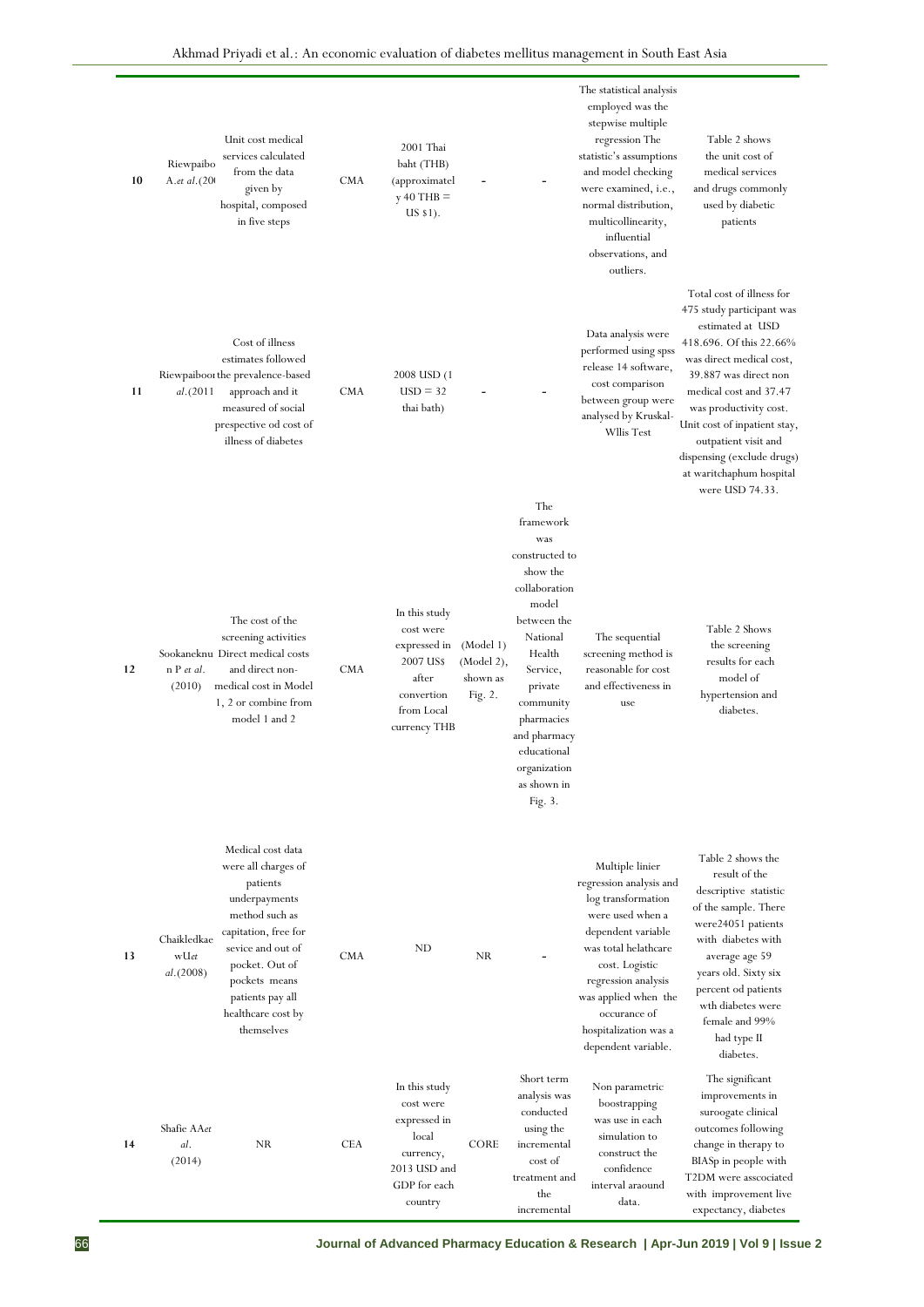|                                      |                                                                                                                                                                                                                                                                                                              |           |                                                                      |           | effect on<br>EQ5. This                       |                                                                                                                                    | related complication, cost<br>and cost effectiveness                                                                                                                                                                        |
|--------------------------------------|--------------------------------------------------------------------------------------------------------------------------------------------------------------------------------------------------------------------------------------------------------------------------------------------------------------|-----------|----------------------------------------------------------------------|-----------|----------------------------------------------|------------------------------------------------------------------------------------------------------------------------------------|-----------------------------------------------------------------------------------------------------------------------------------------------------------------------------------------------------------------------------|
|                                      |                                                                                                                                                                                                                                                                                                              |           |                                                                      |           | assumtion<br>based on data<br>collected from |                                                                                                                                    | shows in table 2 page 4                                                                                                                                                                                                     |
|                                      |                                                                                                                                                                                                                                                                                                              |           |                                                                      |           | A1chieve<br>(shown ini<br>table1)            |                                                                                                                                    |                                                                                                                                                                                                                             |
| Andayani<br>15<br>TMet<br>al. (2010) | Only direct medical<br>costs, those directly<br>related to delivery of<br>the health care<br>service, are included<br>in the estimates<br>reported here.<br>Average per-patient<br>total costs were<br>estimated by applying<br>unit costs to the likely<br>course of treatment<br>for each<br>complication. | <b>NR</b> | In this study<br>cost were are<br>reported in<br>2008 US<br>dollars. | <b>NR</b> |                                              | Descriptive statistics<br>was done to analyze<br>the demographic<br>details. Median with<br>range was reported<br>for cost details | The macrovascular<br>complications considered<br>in this analysis are<br>hypertension,<br>hyperlipidemia,<br>hypertension heart<br>disease, congestive<br>heart failure, angina<br>pectoris, and<br>ischemic heart disease. |

#### **Table 3. Summary of 15 articles selected for the systematic review of metode economic evaluation of diabetes mellitus management in South East Asia, as published in the international literature (in PubMed & ProQuest) between 2005 and 2014 (PART 4)**

| No | Study/<br>Years            | Incremental costs<br>and outcomes                                                                                                                                                                                                   | Single study-<br>based economic<br>evaluation                                                                                                                                      | Model-based<br>economic<br>evaluation                                                                                                                                                                                                                                                                           | heterogeneity | Study findings,<br>limitations,<br>Characterizing generalizability,<br>and fit with<br>current<br>knowledge                                                                                                                                                                                                                                            | Source of<br>funding<br>and<br>support | Conflicts<br>of interest |
|----|----------------------------|-------------------------------------------------------------------------------------------------------------------------------------------------------------------------------------------------------------------------------------|------------------------------------------------------------------------------------------------------------------------------------------------------------------------------------|-----------------------------------------------------------------------------------------------------------------------------------------------------------------------------------------------------------------------------------------------------------------------------------------------------------------|---------------|--------------------------------------------------------------------------------------------------------------------------------------------------------------------------------------------------------------------------------------------------------------------------------------------------------------------------------------------------------|----------------------------------------|--------------------------|
| 1  | Annemans Let<br>al. (2008) | The incremental<br>cost effectiveness<br>ratio (ICER) of<br>given treatment<br>projected 25 years<br>cost, expressed<br>in 2004 US\$                                                                                                | Summerized<br>result of model<br>operated in a 25<br>years an 3%<br>discount rate for<br>both costs and<br>outcomes in all<br>setting was<br>discribed in<br>figure 2,<br>page 360 | Both increasing of<br><b>MAU</b> mortality<br>and decreasing<br>diabetic<br>nephropathy<br>mortality, reduced<br>the beneficial<br>effect of early<br>irbesartan<br>treatment in<br>terms of decreased<br>life years gained<br>compare to base<br>case.                                                         |               | The model exclude<br>the cost of<br>comedication for<br>disease other than<br>diabetic nephropathic                                                                                                                                                                                                                                                    | Not Found                              | Not Found                |
| 2  | WK Senget<br>al. (2005)    |                                                                                                                                                                                                                                     |                                                                                                                                                                                    |                                                                                                                                                                                                                                                                                                                 |               | The economic<br>analysis did not<br>include all countries<br>in Asia, the six<br>countries not be<br>considereda<br>representative sample<br>of all Asian countries.                                                                                                                                                                                   | NA                                     | NA                       |
| 3  | Ortegón M et<br>al. (2012) | ICER provided for<br>each cluster of<br>interventions,<br>which give the<br>additional cost<br>needed to secure<br>one extra healthy life<br>year as successively<br>less cost effective<br>strategies are entered<br>into the mix. |                                                                                                                                                                                    | The probabilistic<br>uncertainty analysis<br>depicted in figures<br>$3\ell$ and $4\ell$ also show<br>that these<br>interventions remain<br>highly cost effective<br>(cost effectiveness<br>ratio $\leq$ sInt2000 per<br>DALY averted) even<br>after allowing for<br>plausible variations<br>incosts and effects |               | These results were<br>obtained by means of<br>a dynamic population<br>model, using<br>consistent<br>demographic and<br>epidemiological data<br>of the populations<br>studied, allowing a<br>more precise<br>prediction of the<br>behaviour of the<br>disease and<br>consequently of the<br>health and economic<br>impact of the<br>strategies studied. | Not Found                              | Not Found                |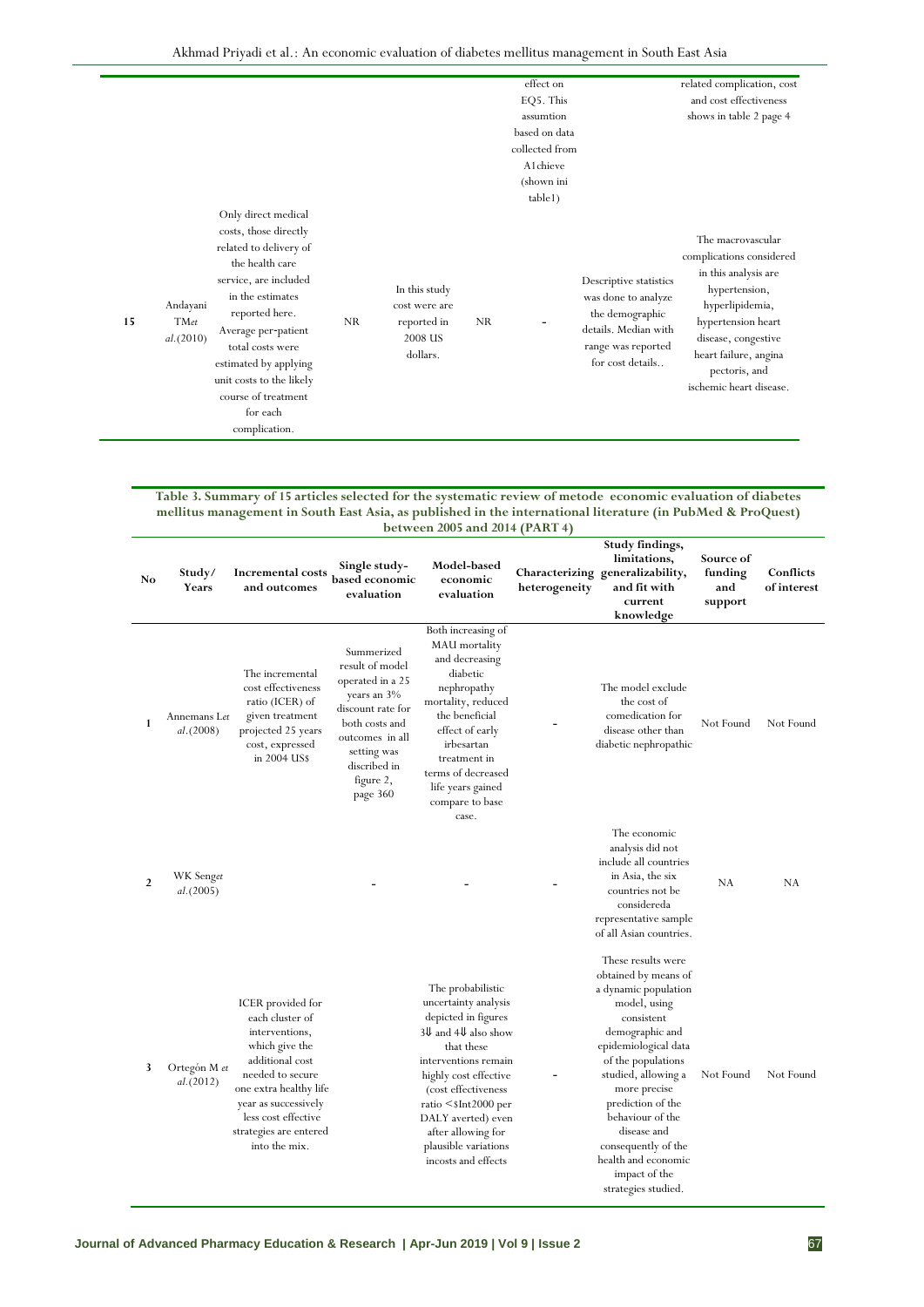| 4 | Flessa Set al.<br>(2014)     | In thisstudy of<br>Cambodia, an<br>intervention is cost-<br>effective if the ICER<br>is less than<br>1,000 US\$.<br>corresponding<br>ICER is 464<br>US\$/YLS, i.e.,                                                          | Standard approach<br>of disease<br>modelling under<br>uncertainty calls<br>for a set of<br>sensitivity analyses<br>which are<br>presented in<br>section<br>Sensitivity<br>analyses.                                                            |                                                                                                                                                                                                                                                                                                                                                        |                                                                                                                                                               | The study finding:<br>confirmed the<br>general finding that<br>T2DM is a major<br>public health<br>problem in<br>Cambodia.                                                                                                                                                                                                            | This research<br>has been<br>partly<br>financed by<br>(BMZ)<br>through (SHP)<br>Project<br>implemented<br>by $(GIZ)$<br>GmbH.                          | No conflict<br>Of<br>interest            |
|---|------------------------------|------------------------------------------------------------------------------------------------------------------------------------------------------------------------------------------------------------------------------|------------------------------------------------------------------------------------------------------------------------------------------------------------------------------------------------------------------------------------------------|--------------------------------------------------------------------------------------------------------------------------------------------------------------------------------------------------------------------------------------------------------------------------------------------------------------------------------------------------------|---------------------------------------------------------------------------------------------------------------------------------------------------------------|---------------------------------------------------------------------------------------------------------------------------------------------------------------------------------------------------------------------------------------------------------------------------------------------------------------------------------------|--------------------------------------------------------------------------------------------------------------------------------------------------------|------------------------------------------|
| 5 | Riewpaiboon<br>et al.(2011)  |                                                                                                                                                                                                                              | The variation in<br>the unit cost of<br>drug dispensing in<br>these two<br>studies occurs<br>primarily. In<br>addition there are<br>local and original<br>producers of<br>drugs and this<br>competition<br>contributes to<br>price variations. | The predicted<br>treatment cost for<br>hospitalized patients<br>was more than 10<br>times higher than<br>that of non-<br>hospitalized cases.<br>The treatment cost of<br>diabetic foot<br>complications was<br>665% higher than the<br>treatment cost<br>without<br>complications, while<br>the treatment cost<br>with nephropathy<br>was 259% higher. |                                                                                                                                                               | A cost forecasting<br>model showed that<br>length of stay,<br>hospitalization, visits<br>to the provincial<br>hospital, duration of<br>disease and presence<br>of diabetic<br>complications (e.g.<br>diabetic foot<br>complications and<br>nephropathy) were<br>the significant<br>predictor variable<br>(adjusted $R2 =$<br>(0.689). | The study<br>was a part of<br>the<br>research<br>project under<br>the fellowship<br>programme'A<br>sia Fellows<br>Awards 2008–<br>09                   | No conflict<br>Of<br>interest            |
| 6 | Srichang Net<br>al.(2011)    | Total cost and cost-<br>effectiveness of<br>screening methods<br>for abnormal fasting<br>plasma glucose per<br>1000 persons<br>from the societal<br>perspective and the<br>single payer<br>perspective showed<br>In table 4. |                                                                                                                                                                                                                                                |                                                                                                                                                                                                                                                                                                                                                        |                                                                                                                                                               | Limitations of the<br>present study<br>included two<br>repeated FPG of $>$<br>126 mg/dl was used<br>as the gold standard<br>instead of the 75 gm<br>oral glucose<br>tolerance test<br>(OGTT). This might<br>have resulted in the<br>underestimate of<br>type 2 diabetes<br>prevalence.                                                | supported<br>by a grant<br>from the<br>National<br>Research<br>Council of<br>Thailand<br>(NRCT)                                                        | No conflict of<br>interest               |
| 7 | Chatterjee S et<br>al.(2011) |                                                                                                                                                                                                                              |                                                                                                                                                                                                                                                |                                                                                                                                                                                                                                                                                                                                                        | the cost centres<br>producing<br>heterogeneous<br>products (e.g.<br>laboratory,<br>radiology,<br>emergency<br>room), a micro-<br>costing approach<br>was used | the cost of<br>outpatient visit and<br>inpatient days at<br>the health centres<br>and provincial<br>hospital were<br>calculated on the<br>basis of<br>approximate<br>results of some<br>previous studies.                                                                                                                             | This study<br>funded by the<br>Ford<br>Foundation. W<br>eexpress our<br>the Asian<br>Scholarship<br>Foundation<br>for providing<br>this<br>opportunity | gratitude to No conflict of<br>interest  |
| 8 | Chatterjee S et<br>al.(2011) |                                                                                                                                                                                                                              | sensitivity analysis<br>and proxy good<br>method country<br>average earnings<br>from household<br>work and from<br>health and social<br>work used as a cost<br>approach                                                                        |                                                                                                                                                                                                                                                                                                                                                        |                                                                                                                                                               | that maximum time<br>was spent for HDL.<br>the informal<br>caregivers spent<br>maximum time<br>on HDL and that<br>time was<br>significantly higher<br>than times spent<br>for all other<br>activities.                                                                                                                                | The present<br>study was a<br>part of the<br>research<br>the fellowship<br>program "Asia<br>Fellows<br>Awards 2008-<br>09                              | project under No conflict of<br>interest |
| 9 | Chirakup S et<br>al. (2008)  | The incremental cost<br>per QALY gained<br>was 186,246 baht<br>(US\$ 5389).                                                                                                                                                  |                                                                                                                                                                                                                                                |                                                                                                                                                                                                                                                                                                                                                        |                                                                                                                                                               | the use of<br>pioglitazone 45 mg<br>fell in the cost-<br>effective range<br>recommendedby<br>World Health<br>Organization (one to<br>three times of GDP<br>per capita) on<br>average, compared to<br>rosiglitazone 8 mg.                                                                                                              | Source of<br>financial<br>support: A<br>grant from<br>Thailand<br>Research<br>Fund.                                                                    | No conflicts of<br>interest.             |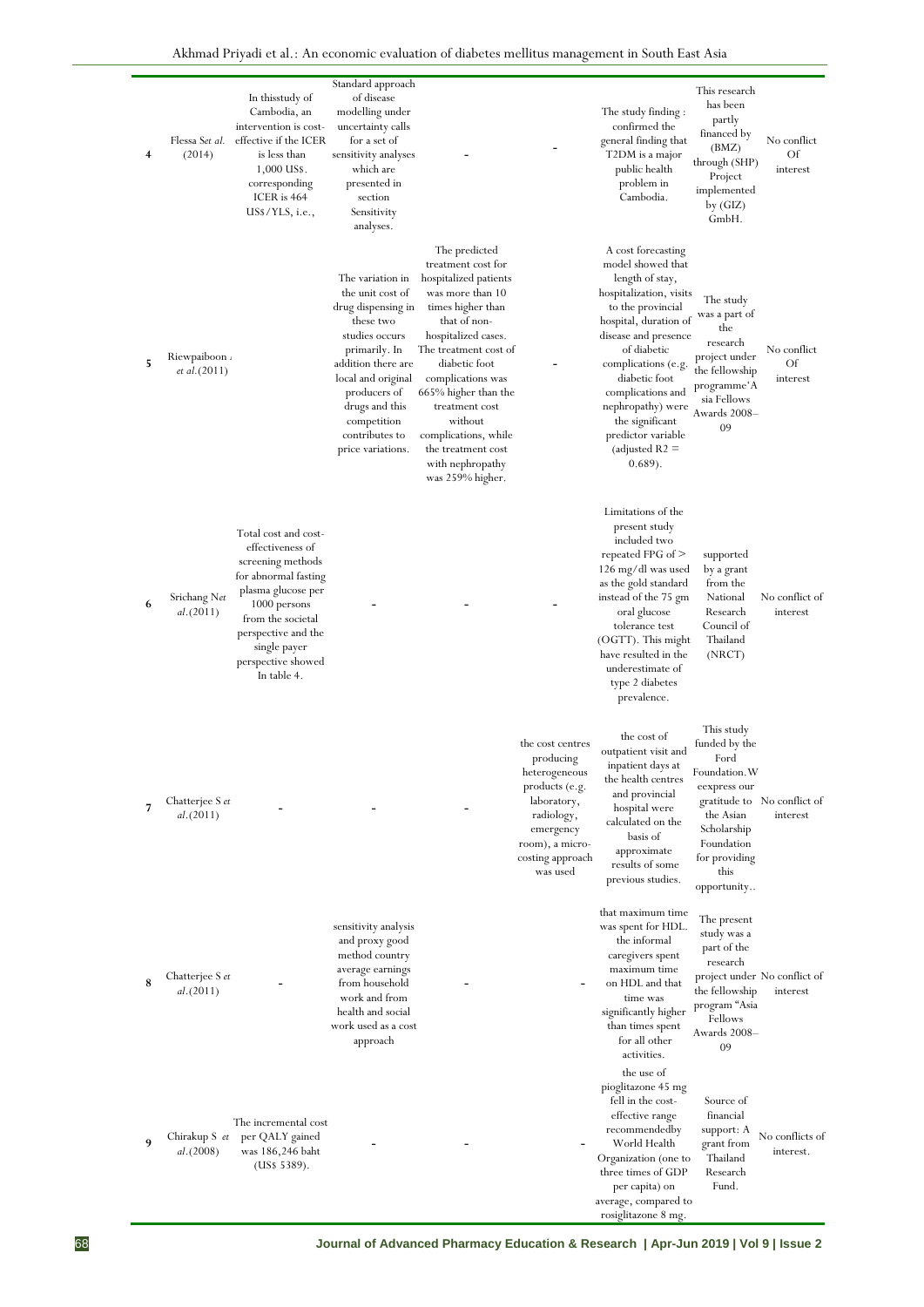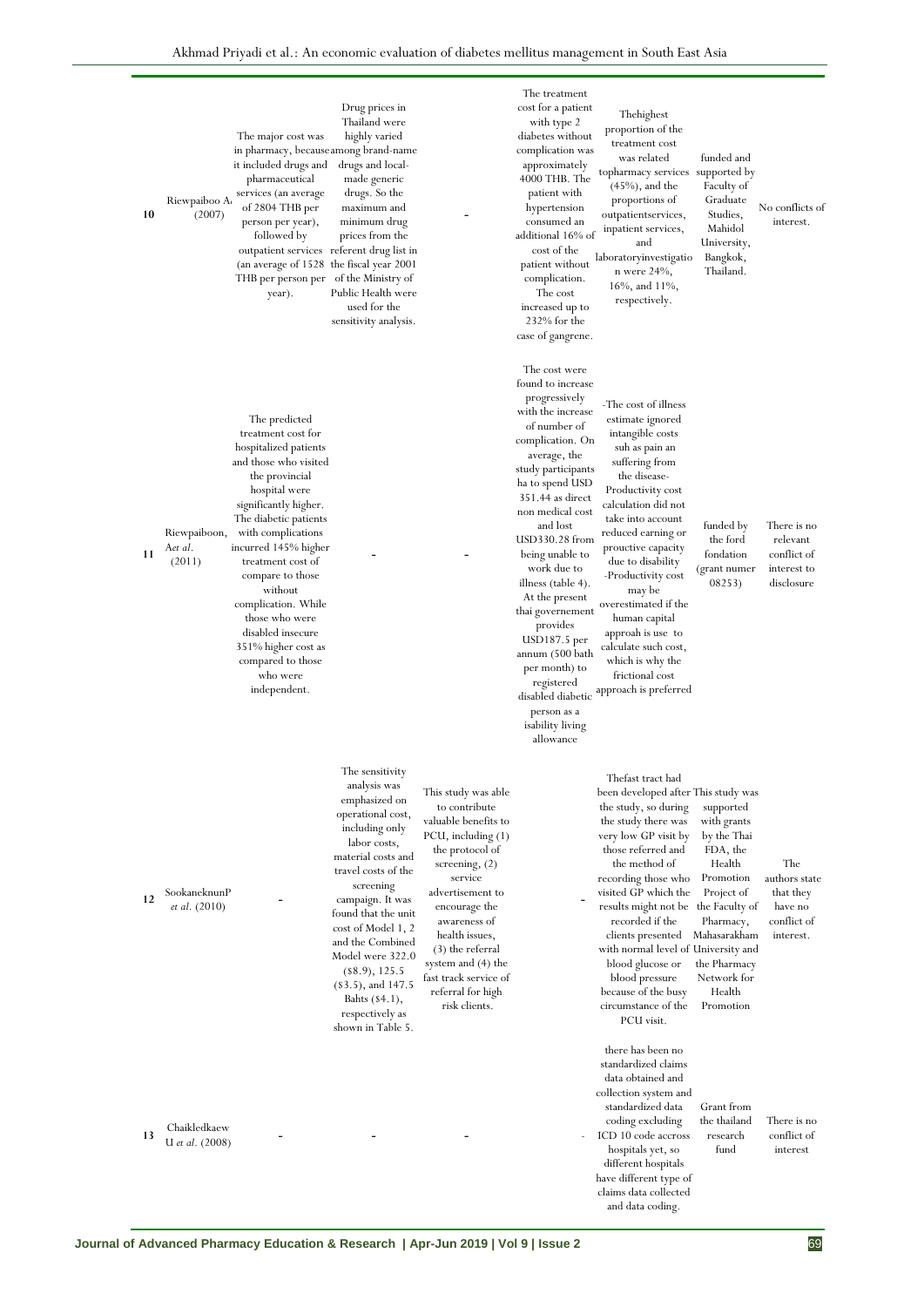| 14 | (2014)                          | The series of<br>sensitivity analysis<br>revealed that there<br>was little or no<br>impact on ICER.<br>The projected<br>This was true for<br>differences in glucose<br>extening the time<br>lowering treatment<br>horizone to 50<br>cost, management<br>years if no<br>Shafie AAet al. cost, complication<br>etoration with<br>related cost, and<br>time in HBA1c<br>overall cost after<br>was factored into<br>swtcing therapy to<br>model an if the<br>BIASp was shown in<br>median HBA1c<br>table 3 page5<br>treatment effet was<br>used in place of the<br>man value. The<br>result was shown<br>in figure 1 page6 | Some uncertainties<br>remain around health<br>care cost while some<br>were obtaid from<br>published and official<br>resource for each<br>country, local<br>diabetes specialist<br>were requested to<br>provide values when<br>no published data<br>were available. For<br>this reason in the<br>sensitivity analysis<br>explored the increase<br>in potential overlall<br>cost that would still<br>allow the<br>intervention to be<br>cost effective at an<br>ICER of 3 times<br>GDP per capita | The limitation of this<br>study, there was<br>different in term<br>economic resources,<br>evelopment and<br>culture. But<br>neverthless when<br>ajusted to GDP using<br>the WHO CHOICES<br>criteria starting<br>insuin with BIAsp30<br>was higly cost<br>effective by the base<br>case in all term                                          | Not<br>found | The author<br>receive<br>funding from<br>all major<br>international<br>pharmaceutica<br>l companies<br>including<br>from novo<br>norisk. Eva<br>hamerby is an<br>wmploye of<br>novo nordisk |
|----|---------------------------------|------------------------------------------------------------------------------------------------------------------------------------------------------------------------------------------------------------------------------------------------------------------------------------------------------------------------------------------------------------------------------------------------------------------------------------------------------------------------------------------------------------------------------------------------------------------------------------------------------------------------|-------------------------------------------------------------------------------------------------------------------------------------------------------------------------------------------------------------------------------------------------------------------------------------------------------------------------------------------------------------------------------------------------------------------------------------------------------------------------------------------------|---------------------------------------------------------------------------------------------------------------------------------------------------------------------------------------------------------------------------------------------------------------------------------------------------------------------------------------------|--------------|---------------------------------------------------------------------------------------------------------------------------------------------------------------------------------------------|
| 15 | Andayani TM<br>et al.<br>(2010) | The strategy should<br>address risk factors<br>for cardiovascular<br>disease such as<br>smoking, high<br>blood pressure,<br>and<br>hypercholesterole<br>mia; it is not yet<br>certain that<br>improved glycemic<br>control will also<br>help, but recent<br>epidemiological<br>evidence suggests<br>that macrovascular<br>disease is related to<br>postprandial<br>glucose5.                                                                                                                                                                                                                                           |                                                                                                                                                                                                                                                                                                                                                                                                                                                                                                 | The average state<br>costs of<br>cardiovascular<br>complications were<br>calculated to be<br>\$774.37 per patient<br>for 6 month.<br>to direct medical<br>costs.<br>The costs did not<br>include patient out-<br>of-pocket costs,<br>direct non medical<br>costs, indirect costs<br>and intangible costs<br>(eg. cost due to<br>suffering). | Not found    | Not found                                                                                                                                                                                   |

ND = Not Determined, NA = Not Applicable;NR = Not Reporte

|                | Table 4. Outcome and costeffectiveness of using oral antidiabetic drugs |                                                                   |                                                                                                                                                                                                                                                  |                                                                                                                                                                                                                                                                                                                                                  |  |  |  |
|----------------|-------------------------------------------------------------------------|-------------------------------------------------------------------|--------------------------------------------------------------------------------------------------------------------------------------------------------------------------------------------------------------------------------------------------|--------------------------------------------------------------------------------------------------------------------------------------------------------------------------------------------------------------------------------------------------------------------------------------------------------------------------------------------------|--|--|--|
| NO             | Study/Years                                                             | Intervention                                                      | Outcome                                                                                                                                                                                                                                          | <b>Cost effectiveness</b>                                                                                                                                                                                                                                                                                                                        |  |  |  |
| 1              | Annemans Let al.<br>(2008)                                              | Early irbesartan<br>Late irbesartan<br>Standard<br>Late amlodipin | Use of irbesartan:<br>Days in dialysis reduce 245.3<br>days/patient<br>- Years free of ESRD ranging between<br>$10.5 - 12.4$ years<br>Life expectancy 4%- 6% higher than<br>$\overline{\phantom{a}}$<br>other intervention $(10.8 - 12.8$ years) | Use of irbesatan:<br>Initially higer cost than other treatment (due to higher<br>-<br>cost of ierbesartan)<br>- Cost saving after 11 -20 years, differ of each setting in<br>time horizon 25 years<br>- Cost of early irbesartan between USD8,455 to USD<br>2,990 or USD8,200 to USD29,732 higer than other<br>treatment (with 3% discount rate) |  |  |  |
| $\overline{2}$ | WK Seng et<br>al. (2005)                                                | Losartan<br>placebo conventional<br>antihypertensive              | Use of losartan :<br>- In time horizone 3.5 years, the years<br>free of ESRD was 37.9 days per<br>patient                                                                                                                                        | Use of losartan by 3.5 years of follow up :<br>ESRD related cost saving ranged from USD910 to USD<br>4346 per patient<br>- Redusced total cost from USD55 to USD515                                                                                                                                                                              |  |  |  |
| 3              | Chirakup S et<br>al. (2008)                                             | Pioglitazone<br>Rosiglitazone                                     | Life expectancy and quality adjusted<br>۰<br>life expectancy in the use of<br>pioglitazone was 0.16 (9.62 years) and<br>$0.14$ (6.69 years) higher than<br>rosiglitazone                                                                         | Total cost of pioglitazone were higher than rosiglitazone<br>- ICER for one life year gained was USD4681 or USD5389<br>perQALY<br>- Pioglitazone treatment was cost efective for any<br>particular willingness to pay with willingness to pay value<br>110,000 bath and 33,000 bath per QALY                                                     |  |  |  |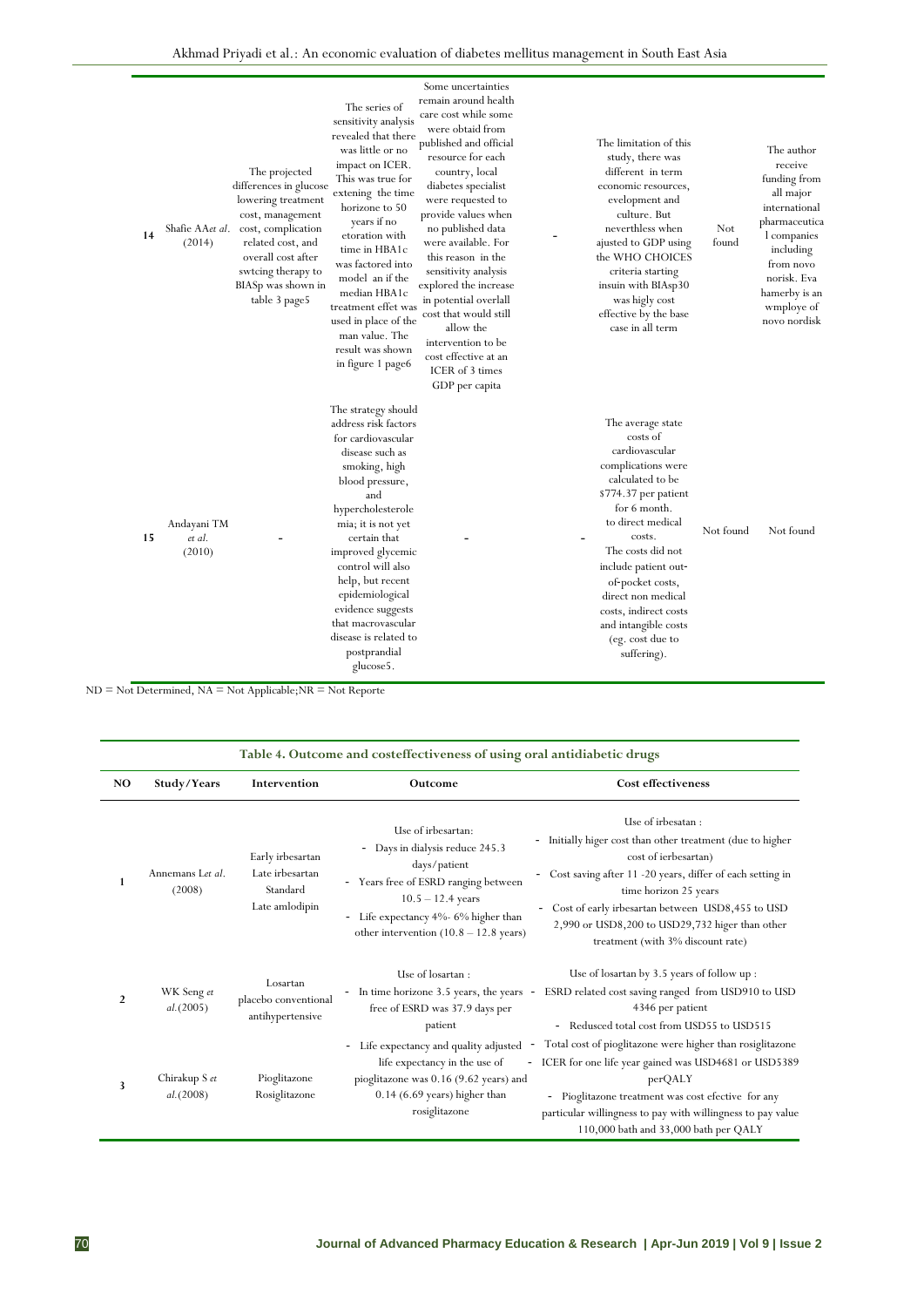| 4 | Shafie AAet al.<br>(2014) | $BiAsp 30 + OGLD$<br>OGLD | - The time free of any complication in<br>people with T2DM was greater with<br>BiAsp30. The difference between<br>treatment range between 0.18<br>years (Saudi Arabia) to 2 years<br>(indonesia)<br>- The estimated QALY gains were<br>range between 2.65 (Algeria) to 277<br>(saudi Arabia) | - Total cost treatment with BIAsp 30 was lower tha OGLD<br>alone. It range btween USD7399 (India) to USD49,263<br>(Saudi Arabia)<br>- Treatment cost trange between USD3876 (india) to<br>$11,941$ (indonesia)<br>Management cost range between USD992 (india) to<br>$\sim$<br>USD10285<br>Complication cost rage between USD2531 (indisa) to<br>USD29,144 (saudi)<br>- ICER per QALY per years was estimated to be cost<br>effective between 0.14 of GDPper capita in saudi to 1.2<br>of GDP per capita in Indonesia |
|---|---------------------------|---------------------------|----------------------------------------------------------------------------------------------------------------------------------------------------------------------------------------------------------------------------------------------------------------------------------------------|-----------------------------------------------------------------------------------------------------------------------------------------------------------------------------------------------------------------------------------------------------------------------------------------------------------------------------------------------------------------------------------------------------------------------------------------------------------------------------------------------------------------------|
|---|---------------------------|---------------------------|----------------------------------------------------------------------------------------------------------------------------------------------------------------------------------------------------------------------------------------------------------------------------------------------|-----------------------------------------------------------------------------------------------------------------------------------------------------------------------------------------------------------------------------------------------------------------------------------------------------------------------------------------------------------------------------------------------------------------------------------------------------------------------------------------------------------------------|

#### **Table 5. Outcome and costeffectiveness of complication, diability and informal caregivers of diabetics patients**

| NO | Study/Years                             | Intervention                                       | Outcome                                                                                                                                                                                                                                                                                                                                                                                                         | Cost                                                                                                                                                                                                                                                                                                                                                                                                                                                                                                                                                                                                                                                                                  |  |  |
|----|-----------------------------------------|----------------------------------------------------|-----------------------------------------------------------------------------------------------------------------------------------------------------------------------------------------------------------------------------------------------------------------------------------------------------------------------------------------------------------------------------------------------------------------|---------------------------------------------------------------------------------------------------------------------------------------------------------------------------------------------------------------------------------------------------------------------------------------------------------------------------------------------------------------------------------------------------------------------------------------------------------------------------------------------------------------------------------------------------------------------------------------------------------------------------------------------------------------------------------------|--|--|
| 1  | Chatterjee S et<br>al. (2011)           | Complication in<br>T2DM patient<br>No complication | Diabetic complications dound in 37% of<br>study participants while 65% had co-<br>morbidity<br>- Thirteen (3%) of participant died during<br>the study periode (1 year)<br>5 participants found permanently disabled<br>$\overline{\phantom{a}}$<br>measured using BI score<br>The age with the complication 62.5 years<br>$\overline{\phantom{a}}$<br>old                                                      | Cost of illness of diabetes estimated in Thai to be<br>USD418,696<br>- Cost of illness with complication in this study was<br>USD479.93 with number of people 148 peope. while<br>without complication was USD115. 12 with number of<br>partisipants 327<br>- Cost of illness according to number of complication<br>followed USD261.32 for one complication, USD 758 for<br>two complications and USD 2131 for three or more<br>complications                                                                                                                                                                                                                                        |  |  |
| 2  | Riewpaiboon A<br><i>et al.</i> $(2011)$ | Disability<br>Non disability                       | Diabetic complications were found among -<br>31% of the study participants.<br>9.68% of study participants had physical<br>impairment and 9.26 5 had sight<br>impairment. From BI score found that<br>13.5% of the study participants was<br>disabled                                                                                                                                                           | Unit cost at waritchaphum hospital for inpatients<br>stay, outpatients were USD74.33, outptiens visit<br>were USD 3.58 and dispensing excluding drug were<br>USD1.69 respectively<br>Cost of illness asscociated with physical impairment<br>were USD1716.03 (level 1), 3464,69 (level2) and<br>USD4376 (level3).<br>Cost of illnes assocciated with sight impairment were<br>USD 763.83 (level1), USD1141 (level2), and<br>$USD2025$ (level3)<br>Cost of illness according to BI score were USD598.24<br>for independent of study participant while disabled<br>were USD2700.29<br>Productivity cost due to disability and direct non<br>medical cost were USD1222.95 and USD1052.37 |  |  |
| 3  | Chatterjee S et<br>al. (2011)           | Informal care                                      | The informal caregivers spent maximum<br>time in performig HDL (Household daily<br>living). Time spent on HDL was 42.21<br>hours per month<br>- Time spent on IADL (Instrumental<br>activities of dalily living 6,71 hours per<br>month.<br>Time spent on ADL (Activities daily living)<br>6.79 hour per month<br>Time spent on HCA (healthcare activities)<br>$\overline{\phantom{m}}$<br>5.80 hours per month | - The value opportunity cost approach of informal<br>caregivers was USD37.17 per month, while as per proxy<br>gold method was USDD33.54 per month                                                                                                                                                                                                                                                                                                                                                                                                                                                                                                                                     |  |  |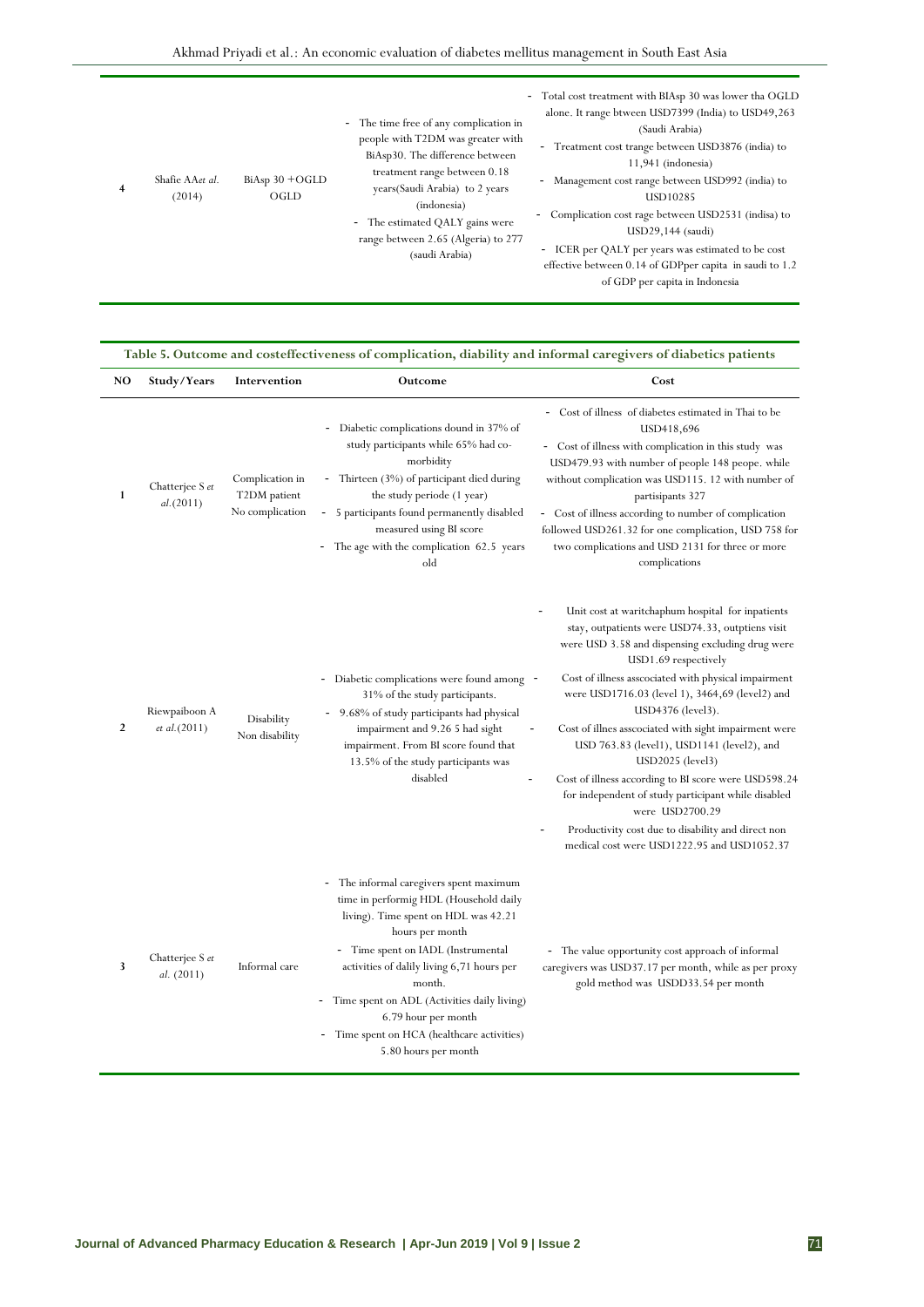|                | Table 6. Cost componen in diabetic treatment |                                                                                                                                                                                                                                                                                                                                                                                                     |  |  |  |  |
|----------------|----------------------------------------------|-----------------------------------------------------------------------------------------------------------------------------------------------------------------------------------------------------------------------------------------------------------------------------------------------------------------------------------------------------------------------------------------------------|--|--|--|--|
| No             | Study/Year                                   | Componen of cost                                                                                                                                                                                                                                                                                                                                                                                    |  |  |  |  |
|                | Flessa Set al. $(2014)$                      | Direct medical cost include medication using oral antidiabetic therapy and insulin therapy or both<br>۰.                                                                                                                                                                                                                                                                                            |  |  |  |  |
| $\overline{2}$ | Riewpaiboon Aet al (2007)                    | Direct medical cost consisted of the cost of outpatients services, inpatient services, pharmacy, laboratory,<br>emergency, surgery services and home healthcare                                                                                                                                                                                                                                     |  |  |  |  |
|                |                                              | Unit cost of inpatient include capital cost $(11\%)$ , labor cost $(60\%)$ and material cost $(29\%)$<br>$\sim$                                                                                                                                                                                                                                                                                     |  |  |  |  |
|                |                                              | The unit cost of outpatient and hospitalization, health care visit.                                                                                                                                                                                                                                                                                                                                 |  |  |  |  |
| 3              | Chaikledkaew U. et al.<br>(2008)             | All healthcare cost consumed by patient with diabetes were used instead of the cost related to diabetic-related<br>treatment only.                                                                                                                                                                                                                                                                  |  |  |  |  |
|                |                                              | Cost component consist:                                                                                                                                                                                                                                                                                                                                                                             |  |  |  |  |
|                |                                              | direct cost, reflected the resources used in treating or coping with the desease including expenditures for<br>۰<br>medical care and the treatment of illness. direct cost dived into : a) direct medical cost include cost of                                                                                                                                                                      |  |  |  |  |
| 4              | Chatterjee S et al.<br>(2011)                | hospitalization, outpatient visit, drugs, laboratory tests, materials, emergency services and traditional<br>medicines services and dental services. B) direct non medical cost include transportation to healthcare<br>providers, time loss of the patient and the accompanied person for visiting healthcare providers, coast of<br>meals and accomodation during visit and cost of informal care |  |  |  |  |
|                |                                              | indirect cost, includes ocietal cost of morbidity, permanent disability and premature mortality                                                                                                                                                                                                                                                                                                     |  |  |  |  |

#### **Discussion**

Considering the oral antidiabetic drugs treatment in several countries in South Asia, it was found that to be related with GDPs in each country. In early irbesartan treatment, the cause of such variations in the results of this intervention was compared to GDPs of the countries involved in the analysis expressed in USD in 2004. Malaysia had the lowest costs among the lowest GDP, while Taiwan had the highest costs and GDPs [9] .

The reduction in the number of days with ESRD for losartanwas based on the Asian subgroup for RENAAL. The precision of the estimate for days with ESRD was substantially reduced compared with an analysis based on the full number enrolled in RENAAL. The studied countries should not be considered as a representative sample of all Asian countries [10].

Because of its better lipid profile and glycemic control, Pioglitazone has been found to be more clinically beneficial over Rosiglitazone. The higher cost of pioglitazone group was mostly due to the medication cost. When the effect of glycemic control of pioglitazone was inferior to rosiglitazone, the ICER per QALY was USD 27,523 or five times higher than the ICER per QALY in the based case analysis. The ICER might be lower if the societal perspective was considered. The intervention with ICER less than one or falling between one to three times GDPs was highly cost effective and potentially cost-effective. The costs of treatment, management and complications were much higher in Saudi Arabia than the other countries in using BIAsp 30 due to the economic circumstances of the country. The finding was that a whole year estimate using only first-year cost and improvement in health utility based on ED5Q data was also cost effective perhaps indicating that the improvement in HRQoL made a large contribution to the model outputs, thus reducing the impact of long-term gains and costs. The increase in the potential overall costs would still allow the

intervention to be cost-effective at ICER of 3 times GDP per capita<sup>[12]</sup>.

The contribution of direct cost in total cost of illness on diabetic patients with complications was higher than that of indirect cost of illness as compared to the direct cost because of the cost component included in this study. The patients with complications had to spend substantially more money than the ones without complications, and it was found that the costs rose progressively when the number of complications increased. It can be related to other studies that showed diabetic complications and co-morbidities had a significant positive impact on the healthcare costs. In 2008, the average cost of illness for each diabetic patient was estimated to be USD 881.47 which equaled 21% of per capita GDP of Thailand. Informal caregiving contributed 28% of the total cost of illness of diabetes. In this study, a comparison was made between independent and disabled diabetics patients. Disability was defined by the Barthel index score considering the duration of the disease and fasting blood sugar level. Statistically, there was a significant difference between disabled and independent diabetic people in terms of age and disease durations. It means that the higher disease duration and age were responsible for disability among diabetic patients. On average, study participants had to spend USD 351.44 as direct nonmedical cost and lost USD 330.28 from being unable to work due to the illness. Some of the study participants had become very severely disabled within a short disease duration of diabetes. It was probably because they had gone undiagnosed and untreated for a long time [3, 16, 17] .

The characteristics of the informal caregiving were quite similar to the informal caregiving of the disabled stroke supervision. There were more female caregivers than males, not only in Thailand but also in different parts of the world. As the onset of disability among the diabetic patients increased progressively, they mostly needed help for HDL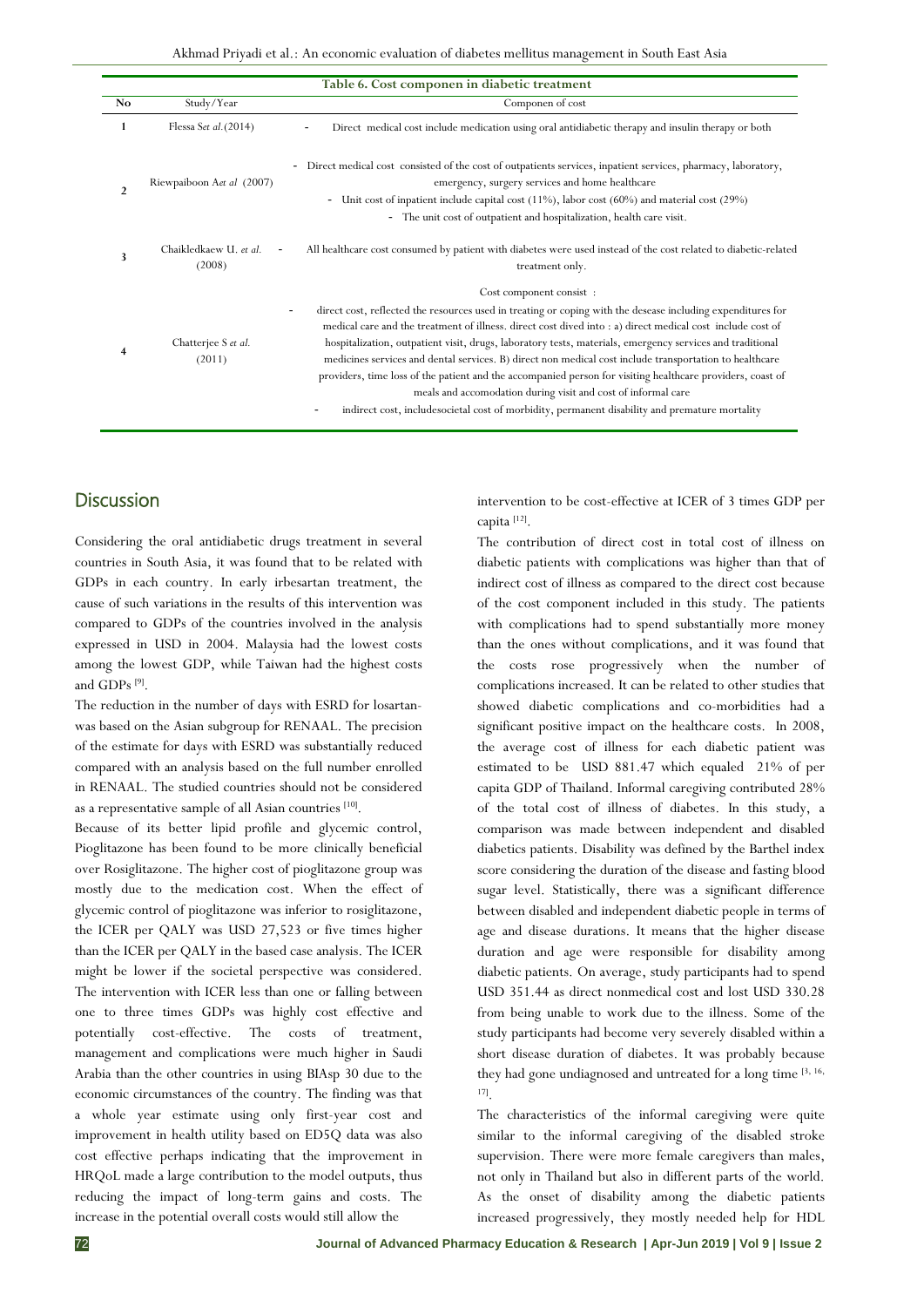followed by IADL tasks. According to the Thai culture, the sick or older adults have been generally taken care of by their family members. Regular HDL tasks were not entirely separated from additional HDL tasks. The cost of informal caregiving was lower in case of a good proxy method. It was because the study calculated only the cost of informal caregivers' leisure time foregone paid, unpaid and leisure work [13] .

The prevention and treatment of diabetes has not been an only financial problem in several countries in Southeast Asia. For example, Cambodia has had no safeguard of a stable supply of OAD medications and insulin (including syringe). The majority of the healthcare workers were not well trained in the detection of cases and treatment of patients. Cambodia has to invest in training doctors, nurses and other professionals in preventing and treating NCD [4]. In Thailand, the primary cost was in pharmacy because it included drugs and pharmaceutical services (an average 2804 THB per person per year) followed by outpatient services (an average 1528 THB) per person per year. The total direct medical cost was 6311 THB per person per year. For home healthcare, the average cost per person per year was less than its unit cost. It was because of the reason that the average service utilization per patient per year was less than one. The finding might still be useful for healthcare providers and health policymakers because significant factors in this analysis were able to explain 54% of the variations in total health care cost.

# **Conclusion**

In order to detain the complication and comorbidity caused by diabetes, healthcare providers should make use of some interventions like counseling, pharmaceutical care or disease management. Patients with complications had to spend substantially more money than the ones without complications. The disabled condition was more costly than the independent conditions on diabetic patients. The unrevealed cost related to the informal caregiving was a burden for Thai society since the informal caregiving was the most costly including (28%) of the total cost of illness of diabetes and about 40% of the contribution of the direct nonmedical cost. Moreover, 23% and 37% were allocated for the direct medical and indirect costs.

The results obtained from the simulations represented that the prevention and treatment of T2DM can be economical even in the least developed countries. Differences in facility characteristics resulted in different patterns of resource utilization.

# References

- 1. World Health Organization (WHO), Global Report on Diabetes, WHO Press, Geneva, Switzerland (2016).
- 2. World Health Organization (WHO), Methodological Approaches for Cost Effectiveness and Cost Utility

Analysis of injury Prevention Measures, WHO Regional Office for Europe, Copenhagen – Denmark  $(2011)$ .

- 3. Andayani TM, Ibrahim MIM, Asdie AH. Assessing The Impact of Complications on The Direct Medical Costs of Type 2 Diabetes Mellitus outpatients. *International Journal of Current Pharmaceutical Research.* 2 (2), 32-35, (2010)
- 4. Flessa S, Zembok A. Costing of diabetes mellitus type II in Cambodia. *Health Economics Review*. 4(24), 1-15 (2014).
- 5. NCD-RisC, Worldwide trends in diabetes since 1980: a pooled analysis of 751 population-based studies with 4·4 million participants NCD Risk Factor Collaboration (NCD-RisC)\*, (2016),Lancet, London.
- 6. Ogurtsova K., *et al*, IDF Diabetes Atlas: Global estimates for the prevalence of diabetes for 2015 and 2040, (2017), Elsevier, Jun;128:40-50.
- 7. Chatterjee S, Riewpaiboon A, Piyauthakit P, Riewpaiboon W, Boupaijit K, Panpuwong N, Archavanuntagul V. Cost of diabetes and its complications in Thailand: a complete picture of the economic burden. *Health and Social Care in the Community.* 19(3), 289–298 (2011).
- 8. Husereau D *et al*. Consolidated Health Economic Evaluation Reporting Standards (CHEERS)— Explanation and Elaboration: A Report of the ISPOR Health Economic Evaluation Publication Guidelines Good Reporting Practices Task Force *Value in Health.*16,231-250(2013).
- 9. Annemans *et al*. An Asian Regional Analysis of costeffectiveness of early irbesartan treatment versus conventional antihypertensive, late amlodipine and late irbesartan in a patient with type 2 diabetes, hypertension, and nephropathy. *Value In Health.* 11(3), 354-364 (2008).
- 10. WK Seng *et al*. Losartan reduces the costs of diabetic end-stage renal disease: an Asian perspective. *Nephrology.* 10, 520-524 (2005).
- 11. Ortegón M, Lim S, Chisholm D, Mendis S. Costeffectiveness of strategies to combat cardiovascular disease, diabetes, and tobacco use in sub-Saharan Africa and South East Asia: a mathematical modeling study. *BMJ.* 344:e607, 1-15 (2012).
- 12. Shafie AA, Gupta V, Baabbad R, Hammarby E, Home P. An analysis of the short- and long-term costeffectiveness of starting biphasic insulin aspart 30 in insulin-naive people with poorly controlled type 2 diabetes. *Diabetes Research and clinical practice.* 1-9 (2014).
- 13. Chatterjee S, Riewpaiboon A, Piyauthakit P, Riewpaiboon W. Cost of informal care for diabetic patients in Thailand. *Primary Care Diabetes* 5, 109–115 (2011)
- 14. Sookaneknun P, Saramunee K, Rattarom R, Kongsri S, Senanok R, Pinitkit P,Sawangsri W,Deesin B.